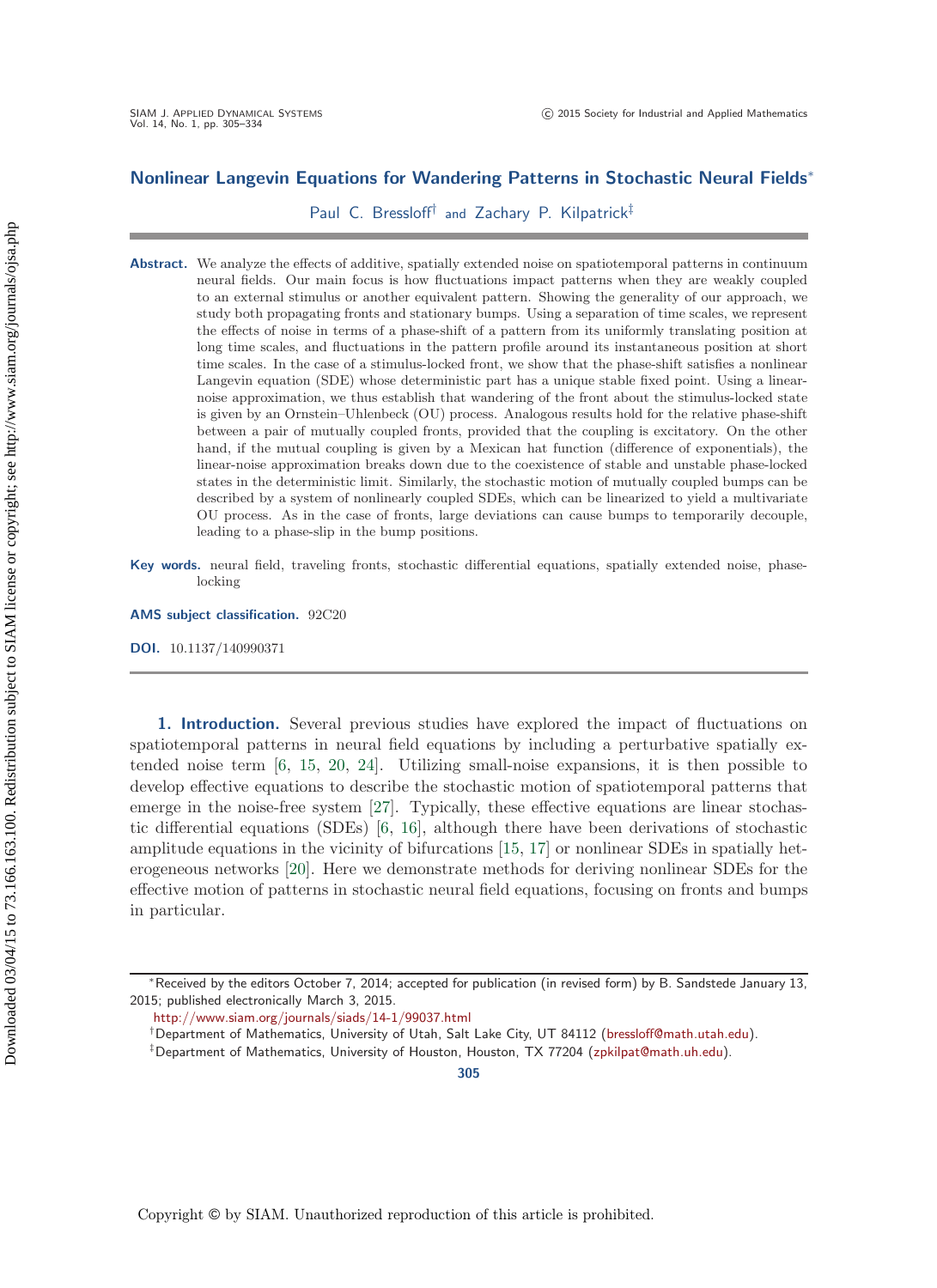The basic neural field equation with a noise term  $R(x, t)$  takes the form

(1.1) 
$$
\tau \frac{\partial u(x,t)}{\partial t} = -u(x,t) + \int_{\Omega} w(x-y) F(u(y,t)) dy dt + \sqrt{\epsilon} R(x,t),
$$

where  $u(x, t)$  represents neural population activity at position  $x \in \Omega$  and time t, where  $\Omega$  is a one-dimensional domain such as  $\mathbb R$  or the ring  $[-\pi, \pi]$ . The function F is a nonlinear firing-rate function. Synaptic connectivity in the network is represented by the function  $w(x - y)$ , which describes the polarity (sign) and strength (amplitude) of connection from location  $y$  to  $x$ . The stochastic forcing is assumed to be weak by taking  $0 < \epsilon \ll 1$ . Expressing  $R(x, t)$  in terms of a spatially extended Wiener process, one can formulate the neural field equation as a stochastic integrodifferential equation on a suitable function space such as  $\mathbb{L}^2(\mathbb{R})$ . Suppose that the deterministic neural field equation ( $\epsilon = 0$ ) supports a wave solution  $U_0(\xi)$  with  $\xi = x - ct$  and c the wave speed ( $c \equiv 0$  for stationary waves such as bumps [\[20\]](#page-28-2)). Motivated by perturbation methods for analyzing fronts in stochastic reaction-diffusion equations [\[2,](#page-28-6) [26,](#page-28-7) [27\]](#page-29-0), we used a separation of time scales to decompose the effects of noise into (i) a slow, diffusive-like displacement  $\Delta(t)$  of the wave from its uniformly translating position, and (ii) fast fluctuations in the wave profile. More explicitly,

(1.2) 
$$
u(x,t) = U_0(\xi - \Delta(t)) + \sqrt{\epsilon} \Phi(\xi - \Delta(t), t).
$$

Substituting this decomposition into the neural field equation and carrying out an asymptotic series expansion  $\Phi = \Phi_0 + O(\epsilon^{1/2})$ , one finds that boundedness of  $\Phi_0$  leads to a self-consistency condition for  $\Delta(t)$ , which takes the form of a stochastic ODE. One thus establishes that  $\Delta(t)$  undergoes Brownian motion. There have been several subsequent developments of the theory, both in terms of applications and in terms of more rigorous mathematical treatments. Bressloff and Webber have applied these methods to study the effects of noise in binocular rivalry waves, showing that wandering of the wave associated with perceptual switching is diffusive [\[29\]](#page-29-1). Second, Kilpatrick and Ermentrout have analyzed the wandering of stationary pulses (bumps) in stochastic neural fields [\[20\]](#page-28-2), and Kilpatrick has shown how weak interlaminar coupling can regularize (reduce the variance) of stationary pulses and propagating waves in a multilayered, stochastic neural field [\[16,](#page-28-4) [17\]](#page-28-5). Regarding rigorous treatments, Faugeras and Inglis [\[11\]](#page-28-8) have addressed the issue of solutions and well-posedness in stochastic neural fields by adapting results from SPDEs, whereas Krüger and Stannat [\[21\]](#page-28-9) have developed a rigorous treatment of the multiscale decomposition of solutions.

One feature that has emerged in some applications of stochastic neural fields is that the displacement variable  $\Delta(t)$  can satisfy an Ornstein–Uhlenbeck (OU) process rather than pure Brownian motion. For example, this occurs in the case of stimulus-locked fronts [\[6\]](#page-28-0) and in the regularization of waves in multilayer networks, where  $\Delta(t)$  now represents the relative displacement of fronts in different layers [\[17\]](#page-28-5). However, one assumption in the derivation of the OU process is that the displacement  $\Delta(t)$  is small. In this paper, we show that this assumption can break down and, in fact,  $\Delta(t)$  evolves according to a nonlinear SDE. It turns out that in the aforementioned applications, the deterministic part of the SDE has a unique stable fixed point, so that one can carry out a linear-noise approximation and recover an OU process, but with modified expressions for the drift term. More significantly, the nonlinear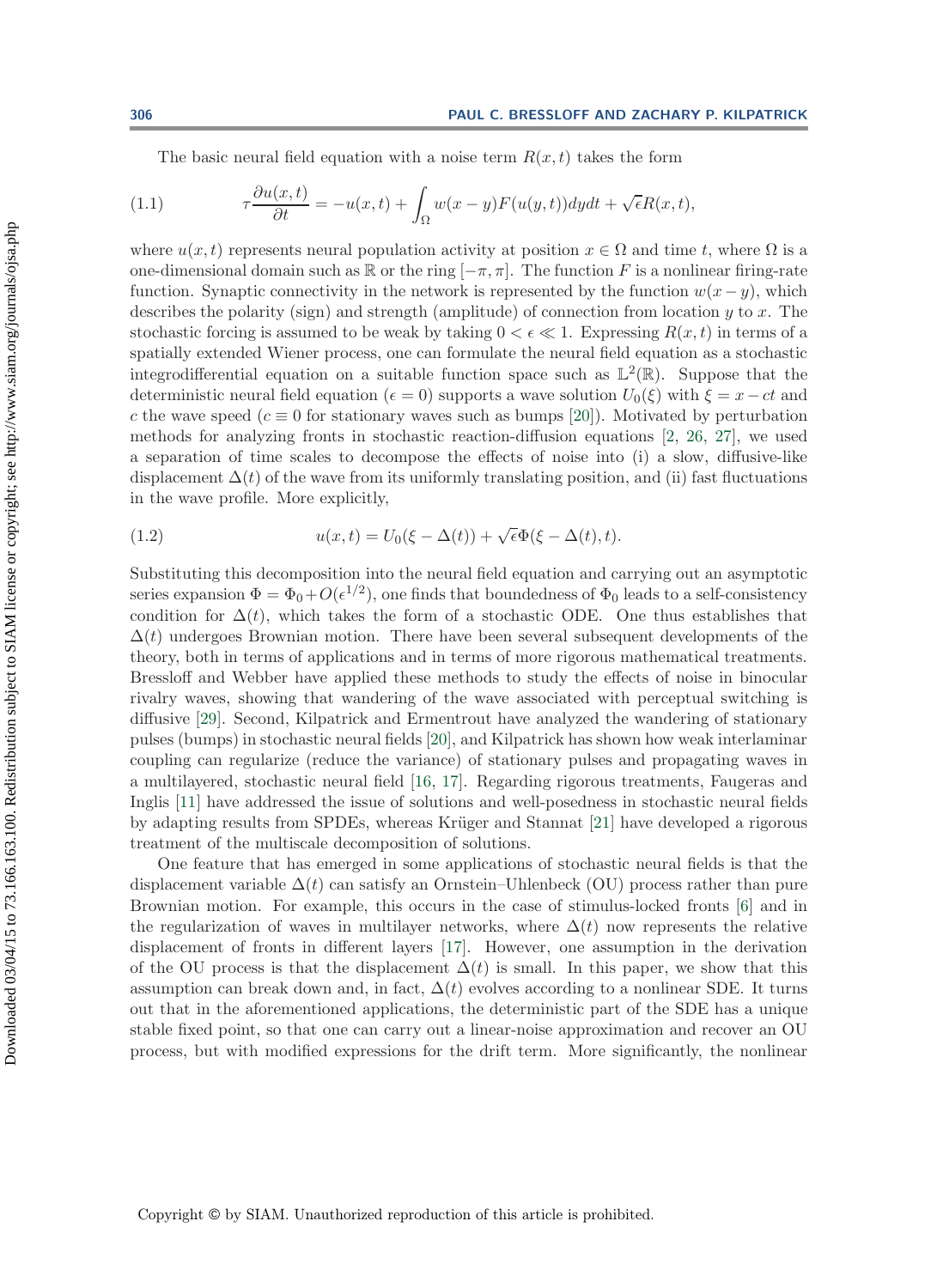nature of the SDE also raises the possibility of a breakdown in the linear-noise approximation due to the coexistence of multiple phase-locked states.

Our results are organized as follows. In section [2,](#page-2-0) we demonstrate how a nonlinear SDE can be derived for the stochastic motion of a stimulus-locked front driven by additive noise. The shape of the nonlinearity is determined by both the spatial profile of the stimulus as well as the front profile. We extend our methods in section [3](#page-9-0) to derive a nonlinear system of SDEs for the motion of two reciprocally coupled fronts in two separate layers, rather than truncating to linear order as in [\[16\]](#page-28-4). While coupling tends to regularize the propagation of fronts by pulling their positions close together, large deviations in noise can decouple fronts, leading to an instability in the case of lateral inhibitory interlaminar coupling (section [4\)](#page-15-0). Last, we show in section [5](#page-21-0) that our analysis can be applied to study wandering bumps in reciprocally coupled laminar neural fields. Similar to the case of fronts, the nonlinear system of SDEs we derive can be used to predict the mean waiting time until a large deviation wherein bumps become temporarily decoupled, leading to a phase-slip.

<span id="page-2-0"></span>**2. Stimulus-locked fronts with additive noise.** Consider the stochastic neural field equation [\[6\]](#page-28-0)

<span id="page-2-2"></span>(2.1) 
$$
\tau dU(x,t) = \left[ -U(x,t) + \int_{-\infty}^{\infty} w(x-y) F(U(y,t)) dy \right] dt + \epsilon^{1/2} I(x-vt) dt + \epsilon^{1/2} \tau^{1/2} dW(x,t), \quad x \in \mathbb{R},
$$

where  $I(x - vt)$  represents a moving external stimulus of speed v, and  $dW(x, t)$  represents an independent Wiener process such that

(2.2) 
$$
\langle dW(x,t) \rangle = 0, \quad \langle dW(x,t) dW(x',t') \rangle = 2C(x-x')\delta(t-t')dtdt'.
$$

Here the (stochastic) neural field  $U(x, t)$  is a measure of activity within a local population of excitatory neurons at  $x \in \mathbb{R}$  and time  $t, \tau$  is a membrane time constant (of order 10 msec),  $w(x)$  denotes the spatial distribution of synaptic connections between local populations, and  $F(U)$  is a nonlinear firing rate function. F is taken to be a sigmoid function

(2.3) 
$$
F(u) = \frac{1}{1 + e^{-\gamma(u-\kappa)}}
$$

with gain  $\gamma$  and threshold  $\kappa$ . In the high-gain limit  $\gamma \to \infty$ , this reduces to the Heaviside function

(2.4) 
$$
F(u) \to H(u - \kappa) = \begin{cases} 1 & \text{if } u > \kappa, \\ 0 & \text{if } u < \kappa \end{cases}
$$

with  $H(0) = 1/2$ . We will assume that the weight distribution is a positive, even function of  $x, w(x) \geq 0$  and  $w(-x) = w(x)$ , and that  $w(x)$  is a monotonically decreasing function of x for  $x \geq 0$ . A common choice is the exponential weight distribution

<span id="page-2-1"></span>(2.5) 
$$
w(x) = \frac{1}{2\sigma} e^{-|x|/\sigma},
$$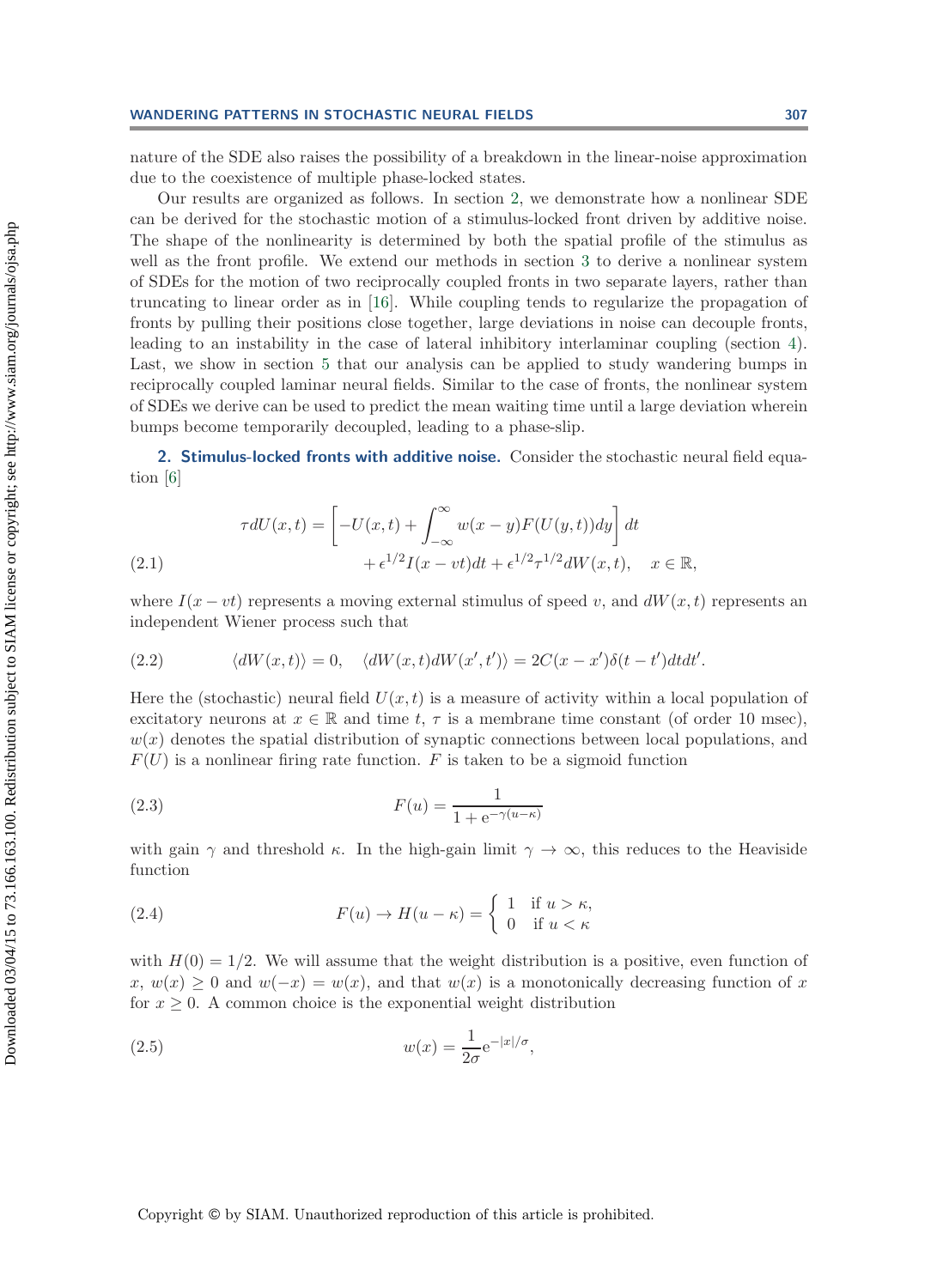where  $\sigma$  determines the range of synaptic connections. The latter tends to range from  $100 \mu m$ to 1 mm [\[25\]](#page-28-10). We fix the units of time by setting  $\tau = 1$ .

<span id="page-3-0"></span>In the absence of any external inputs and noise ( $\epsilon = 0$ ), the resulting homogeneous neural field equation

(2.6) 
$$
\frac{\partial u(x,t)}{\partial t} = -u(x,t) + \int_{-\infty}^{\infty} w(x-y) F(u(y,t)) dy
$$

supports a traveling front solution. First note that a homogeneous fixed point solution  $u^*$  of equation [\(2.6\)](#page-3-0) satisfies

(2.7) 
$$
u^* = K_0 F(u^*), \quad K_0 = \int_{-\infty}^{\infty} w(y) dy.
$$

It can be shown graphically that in the case of a sigmoid rate function, it is possible for the space-clamped network to exhibit bistability, in which a pair of stable fixed points  $u^*_{\pm}$  are separated by an unstable fixed point  $u_0^*$ . Let  $u(x,t) = U_0(\xi)$ ,  $\xi = x - ct$ , be a traveling front solution with wave speed c such that  $\lim_{\xi \to -\infty} U_0(\xi) = u^*$  and  $\lim_{\xi \to \infty} U_0(\xi) = u^*$ . Substitution of this solution into [\(2.6\)](#page-3-0) gives

<span id="page-3-1"></span>(2.8) 
$$
-cU'_0(\xi) = -U_0(\xi) + \int_{-\infty}^{\infty} w(\xi - \xi') F(U_0(\xi')) d\xi'.
$$

Following Amari [\[1\]](#page-28-11), an explicit traveling front solution can be constructed in the high-gain limit  $F(u) \to H(u-\kappa)$  with  $0 < \kappa < K_0$ . One finds that  $U_0(\xi)$  is a monotonically decreasing function of  $\xi$  that crosses threshold at a unique point. We are free to take the threshold crossing point to be at the origin, since [\(2.6\)](#page-3-0) is equivariant with respect to uniform translations. That is,  $U_0(0) = \kappa$ , so that  $U_0(\xi) < \kappa$  for  $\xi > 0$  and  $U_0(\xi) > \kappa$  for  $\xi < 0$ . Taking  $F(u) = H(u - \kappa)$  in [\(2.8\)](#page-3-1) then gives

<span id="page-3-2"></span>(2.9) 
$$
-cU_0'(\xi) + U_0(\xi) = \int_{-\infty}^0 w(\xi - \xi')d\xi' = \int_{\xi}^{\infty} w(x)dx \equiv K(\xi),
$$

where  $U_0'(\xi) = dU_0/d\xi$ . Multiplying both sides of the above equation by  $e^{-\xi/c}$  and integrating with respect to  $\xi$  leads to the solution

<span id="page-3-4"></span>.

(2.10) 
$$
U_0(\xi) = e^{\xi/c} \left[ \kappa - \frac{1}{c} \int_0^{\xi} e^{-y/c} K(y) dy \right]
$$

Finally, requiring the solution to remain bounded as  $\xi \to \infty$  ( $\xi \to -\infty$ ) for  $c > 0$  (for  $c < 0$ ) implies that  $\kappa$  must satisfy the condition

(2.11) 
$$
\kappa = \frac{1}{|c|} \int_0^\infty e^{-y/|c|} K(\text{sign}(c)y) dy,
$$

<span id="page-3-3"></span>and thus

(2.12) 
$$
U_0(\xi) = \frac{1}{|c|} \int_0^\infty e^{-y/|c|} K(\text{sign}(c)y + \xi) dy.
$$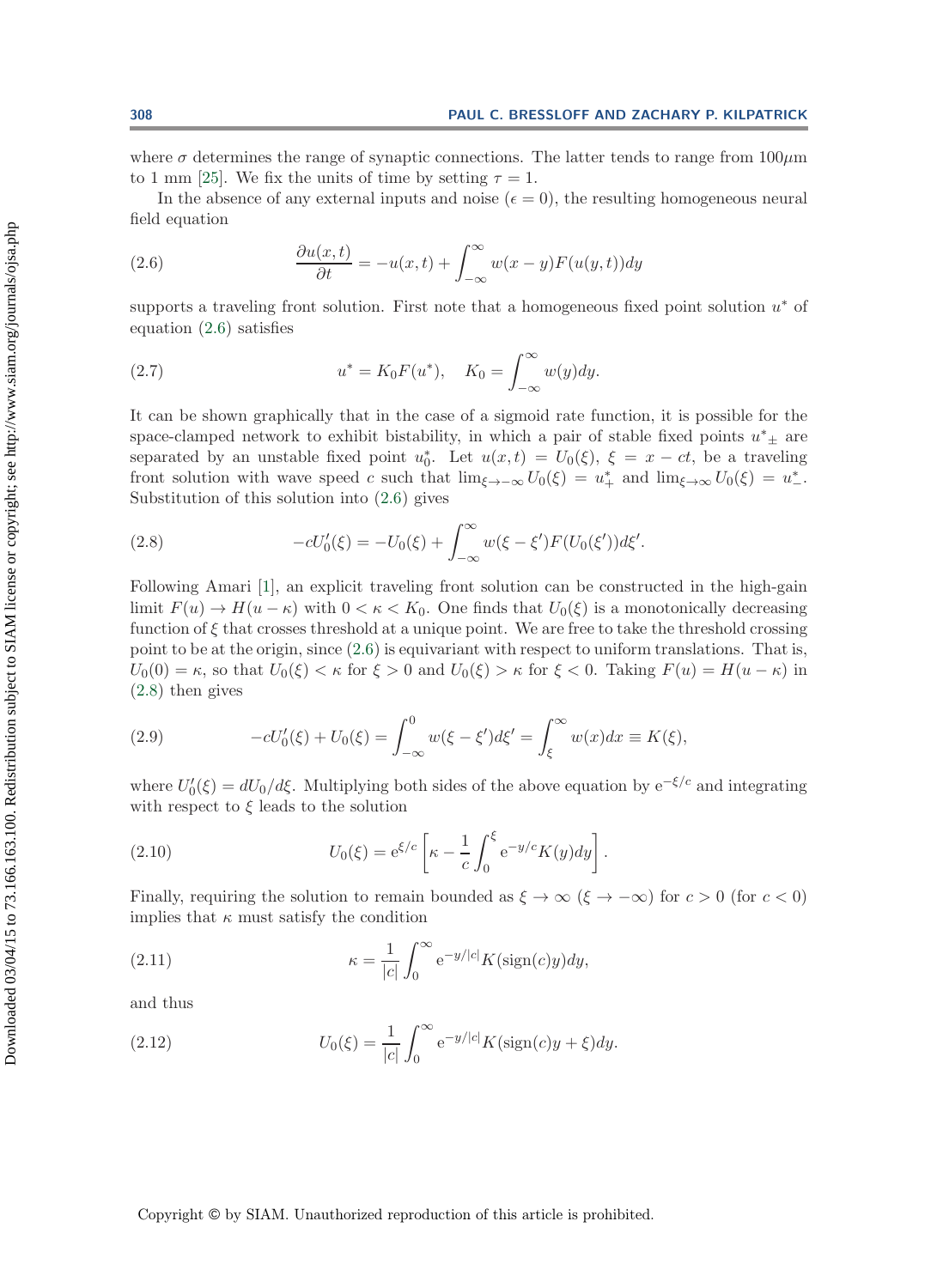In the case of the exponential weight distribution [\(2.5\)](#page-2-1), the relationship between wave speed c and threshold  $\kappa$  is

(2.13a) 
$$
c = c_{+}(\kappa) \equiv \frac{\sigma}{2\kappa} [1 - 2\kappa] \text{ for } \kappa < 0.5,
$$

(2.13b) 
$$
c = c_{-}(\kappa) \equiv \frac{\sigma}{2} \frac{1 - 2\kappa}{1 - \kappa}
$$
 for  $0.5 < \kappa < 1$ .

<span id="page-4-0"></span>Moreover, one result we will need later is the explicit form for  $U_0$  when  $\xi > 0$  and  $c > 0$ , namely,

(2.14) 
$$
U_0(\xi) = \frac{1}{2c} \frac{\sigma e^{-\xi/\sigma}}{1 + \sigma/c}.
$$

In summary, for a Heaviside rate function and no external input there exists a unique stable front solution of  $(2.6)$  whose wave speed c is an explicit function of various physiological parameters such as the range of synaptic connections and the firing threshold. Stability of the front can be established by constructing the associated Evans function whose zeros determine the spectrum of the resulting linear operator [\[5,](#page-28-12) [8,](#page-28-13) [30\]](#page-29-2). If one now includes an external stimulus in the form of a step function of height  $I_0$  and speed v, one finds that the traveling front can lock to the stimulus, provided  $v - c$  lies within a certain range that depends on  $I_0$ , where c is the natural wave speed in the absence of inputs [\[13\]](#page-28-14). Although it is not possible to obtain explicit traveling wave solutions in the case of a smooth firing rate function, it is possible to prove the existence of a unique front with or without an external stimulus [\[9,](#page-28-15) [10\]](#page-28-16). In this paper, we develop our analysis of wandering fronts in stochastic neural fields using a smooth sigmoid rate function  $F$ . However, we illustrate the theory by taking the high-gain limit, since this yields explicit formulae for the nonlinear Langevin equation describing wandering in the weak noise limit.

**2.1. Stimulus-locking in the presence of noise.** We want to determine from [\(2.1\)](#page-2-2) how the combination of a weak moving stimulus and weak additive noise affects the propagation of the above traveling front solution in the small  $\epsilon$  limit. Suppose that the input is given by a positive, bounded, monotonically decreasing function of amplitude  $I_0 = I(-\infty) - I(\infty)$ . From the theory of stimulus-locked fronts in deterministic neural fields [\[13,](#page-28-14) [29\]](#page-29-1), we expect that in the absence of noise, the resulting inhomogeneous neural field equation can support a traveling front that locks to the stimulus, provided the stimulus speed  $v$  is sufficiently close to the natural speed  $c$  of spontaneous fronts, that is,

$$
v = c + \sqrt{\epsilon}v_1.
$$

On the other hand, following recent studies of wandering fronts [\[6,](#page-28-0) [29\]](#page-29-1) and bumps [\[16,](#page-28-4) [17,](#page-28-5) [20\]](#page-28-2) in stochastic neural fields, we expect the additive noise term in [\(2.1\)](#page-2-2) to generate two distinct phenomena that occur on different time scales: a slow stochastic displacement of the front, and fast fluctuations in the front profile. Both stimulus-locking and stochastic wandering can thus be captured by decomposing the solution  $U(x, t)$  of [\(2.1\)](#page-2-2) as a combination of a fixed wave profile  $U_0$  that is displaced by an amount  $\Delta(t) = \Delta(t)+(v-c)t$  from its uniformly translating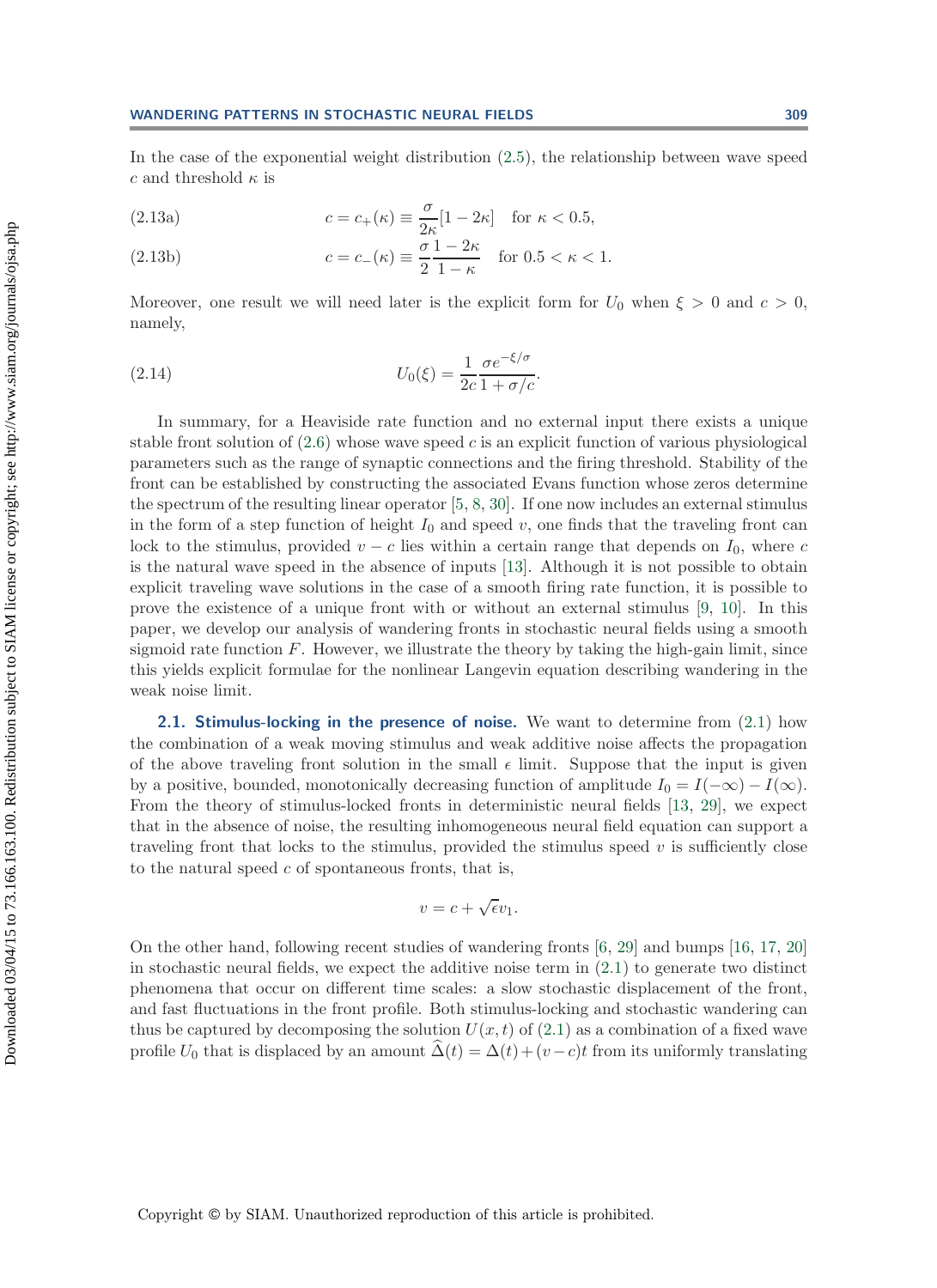<span id="page-5-0"></span>mean position  $\xi = x - ct$ , and a time-dependent fluctuation  $\Phi$  in the front shape about the instantaneous position of the front:

(2.15) 
$$
U(x,t) = U_0(\xi - \widehat{\Delta}(t)) + \epsilon^{1/2} \Phi(\xi - \widehat{\Delta}(t), t).
$$

Here  $U_0$  is the front solution in the absence of inputs moving with natural speed c; see [\(2.9\)](#page-3-2). (For ease of notation, we have suppressed the fact that  $\widehat{\Delta}$  and  $\Phi$  also depend on  $\epsilon$ .) It is important to note that, as it stands, the decomposition [\(2.15\)](#page-5-0) is nonunique with regards to the separate functions  $\widehat{\Delta}$  and  $\Phi$ . Hence, from a functional analytic perspective, one has to impose an additional constraint involving, for example, the difference  $||U(\cdot, t) - U_0(\cdot - \hat{\Delta}(t))||$ with respect to an appropriate norm [\[21\]](#page-28-9). In the case of the formal perturbation method developed below, we determine  $\Delta(t)$  uniquely to leading order in  $\epsilon$  by applying the Fredholm alternative, whereas the leading order expression for  $\Phi$  is nonunique. The same comments apply to the decompositions carried out in subsequent sections.

The next step is to substitute the decomposition  $(2.15)$  into  $(2.1)$ :

<span id="page-5-2"></span>
$$
-vU_0'(\xi - \widehat{\Delta}(t))dt - U_0'(\xi - \widehat{\Delta}(t))d\Delta(t) + \epsilon^{1/2} \left[d\Phi(\xi - \widehat{\Delta}(t), t) - v\Phi'(\xi - \widehat{\Delta}(t), t)dt\right]
$$
  

$$
- \epsilon^{1/2}\Phi'(\xi - \widehat{\Delta}(t), t)d\Delta(t)
$$
  

$$
= -U_0(\xi - \widehat{\Delta}(t))dt - \epsilon^{1/2}\Phi(\xi - \widehat{\Delta}(t), t)dt + \epsilon^{1/2}dW(\xi + ct, t)
$$
  

$$
+ \int_{-\infty}^{\infty} w(\xi - \xi')F\left[U_0(\xi' - \widehat{\Delta}(t)) + \epsilon^{1/2}\Phi(\xi' - \widehat{\Delta}(t), t)\right]d\xi'dt
$$
  
(2.16) 
$$
+ \epsilon^{1/2}I(\xi - (v - c)t, t).
$$

An important point to emphasize is that one cannot generally carry out a perturbation expansion with respect to  $\Delta(t)$ , as was previously assumed in [\[6\]](#page-28-0). As we will show below,  $\Delta(t) \rightarrow \xi_0$ as  $t \to \infty$  in the absence of noise with the constant  $\xi_0$  typically of  $O(1)$ . On the other hand, one can carry out a perturbation expansion in  $\Phi$  by writing  $\Phi = \Phi_0 + \sqrt{\epsilon} \Phi_1 + O(\epsilon)$ . Selfconsistency of this asymptotic expansion will then determine  $\Delta(t)$ . Substituting the series expansion for  $\Phi$  into [\(2.16\)](#page-5-2), Taylor expanding the nonlinear function F, and imposing the homogeneous equation for  $U_0$  leads to the following equation for  $\Phi_0$ :

$$
-\epsilon^{1/2}v_1U'_0(\xi - \widehat{\Delta}(t))dt - U'_0(\xi - \widehat{\Delta}(t))d\Delta(t)
$$
  
+  $\epsilon^{1/2}\left[d\Phi_0(\xi - \widehat{\Delta}(t), t) - c\Phi'_0(\xi - \widehat{\Delta}(t), t)dt\right] - \epsilon^{1/2}\Phi'_0(\xi - \widehat{\Delta}(t), t)d\Delta(t)$   
=  $-\epsilon^{1/2}\Phi_0(\xi - \widehat{\Delta}(t), t)dt + \epsilon^{1/2}dW(\xi + ct, t) + \epsilon^{1/2}I(\xi - (v - c)t, t)$   
+  $\epsilon^{1/2}\int_{-\infty}^{\infty}w(\xi - \xi')F'(U_0(\xi' - \widehat{\Delta}(t)))\Phi_0(\xi' - \widehat{\Delta}(t), t)d\xi'dt.$ 

<span id="page-5-1"></span><sup>1</sup>In carrying out the change of stochastic variables, care has to be taken with regards to Ito calculus [\[14\]](#page-28-17). <sup>1</sup>In carrying out the change of stochastic variables, care has to be taken with regards to Ito calculus [14].<br>That is, it turns out that  $\hat{\Delta}(t)$  evolves according to a diffusion process, which means there will be an It <sup>1</sup>In carrying out the change of stochastic variables, care has to be taken with regards to That is, it turns out that  $\hat{\Delta}(t)$  evolves according to a diffusion process, which means the correction term involving the quad  $\Delta$ . However, this term will be of order  $\epsilon$ , which does not In carrying out the change of stochastic variables, care has to be taken with regards to 1to calculus [14].<br>That is, it turns out that  $\hat{\Delta}(t)$  evolves according to a diffusion process, which means there will be an Itocontribute to the leading order Langevin equation for  $\hat{\Delta}$ . Therefore, we ignore any Ito-correction terms in our subsequent analysis.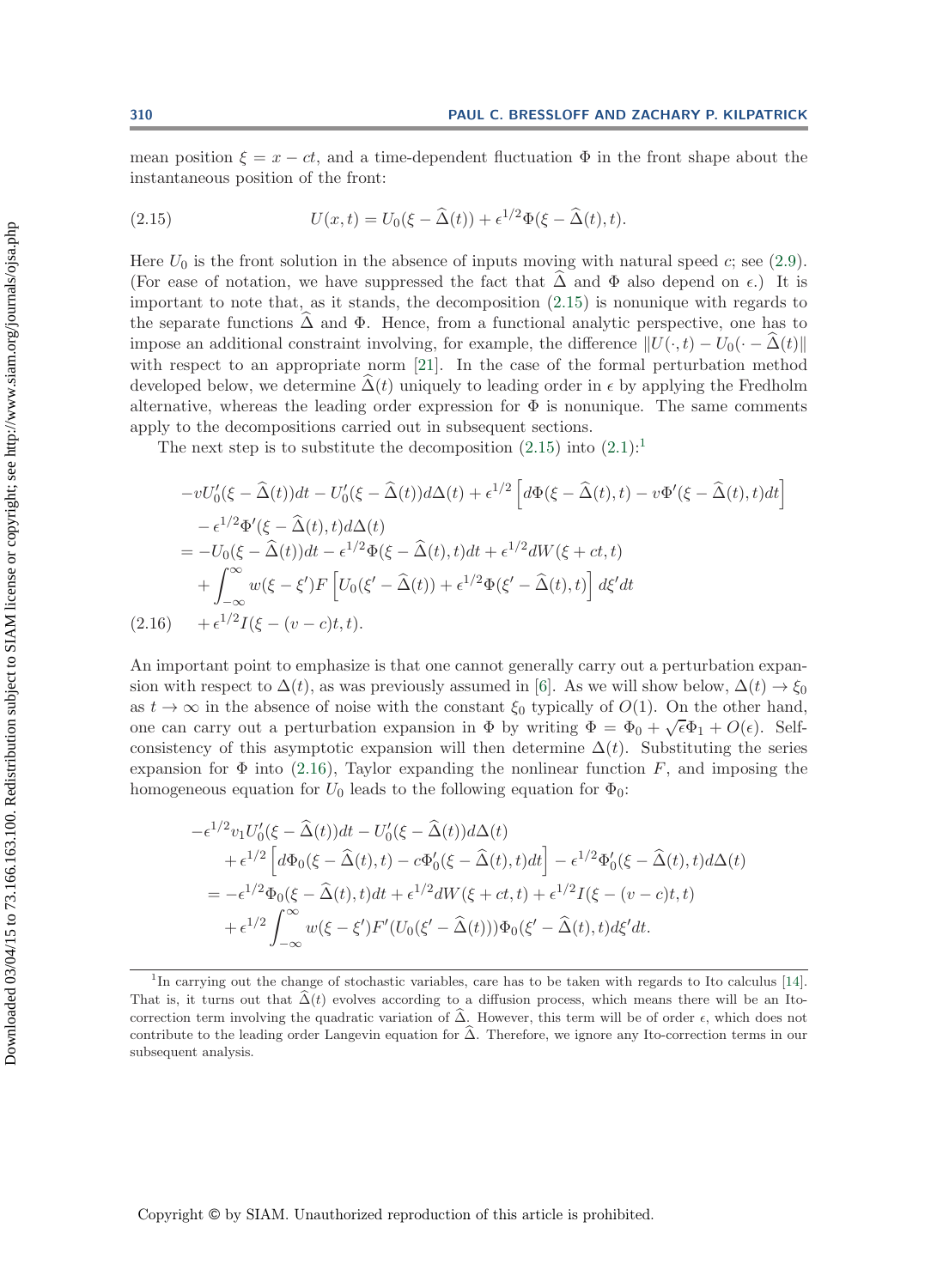Shifting  $\xi \to \xi + \widehat{\Delta}(t)$  and dividing through by  $\epsilon^{1/2}$  then gives

<span id="page-6-0"></span>(2.17) 
$$
d\Phi_0(\xi, t) = \widehat{L}\Phi_0(\xi, t)dt + \epsilon^{-1/2}U'_0(\xi)d\Delta(t) + d\widetilde{W}(\xi, t) + I(\xi + \Delta(t))dt + v_1U'_0(\xi)dt,
$$

<span id="page-6-2"></span>where  $\widetilde{W}(\xi, t) = W(\xi + \Delta(t) + vt, t)$  and  $\widehat{L}$  is the non-self-adjoint linear operator

(2.18) 
$$
\widehat{L}A(\xi) = c\frac{dA(\xi)}{d\xi} - A(\xi) + \int_{-\infty}^{\infty} w(\xi - \xi')F'(U_0(\xi'))A(\xi')d\xi'
$$

for any function  $A(\xi) \in L^2(\mathbb{R})$ . It can be shown that for a sigmoid firing rate function and exponential weight distribution, the operator  $\widehat{L}$  has a one-dimensional (1D) null space spanned by  $U_0'(\xi)$  [\[10\]](#page-28-16). (The fact that  $U_0'(\xi)$  belongs to the null space follows immediately from differentiating equation [\(2.8\)](#page-3-1) with respect to  $\xi$ .) We then have the solvability condition for the existence of a bounded solution of [\(2.17\)](#page-6-0), namely, that the inhomogeneous part is orthogonal to all elements of the null space of the adjoint operator  $\widehat{L}^*$ . The latter is defined with respect to the inner product

(2.19) 
$$
\int_{-\infty}^{\infty} B(\xi) \widehat{L} A(\xi) d\xi = \int_{-\infty}^{\infty} \left[ \widehat{L}^* B(\xi) \right] A(\xi) d\xi,
$$

where  $A(\xi)$  and  $B(\xi)$  are arbitrary integrable functions. Hence,

(2.20) 
$$
\widehat{L}^*B(\xi) = -c\frac{dB(\xi)}{d\xi} - B(\xi) + F'(U_0(\xi))\int_{-\infty}^{\infty} w(\xi - \xi')B(\xi')d\xi'.
$$

It can be proven that  $\widehat{L}^*$  also has a 1D null space [\[10\]](#page-28-16); that is, it is spanned by some function  $V(\xi)$ . The solvability condition reflects the fact that the homogeneous system ( $\epsilon = 0$ ) is marginally stable with respect to uniform translations of a front. This means that the linear operator  $L$  has a simple zero eigenvalue, while the remainder of the spectrum lies in the left-half complex plane. Hence, perturbations of  $\Phi_0$  that lie in the null space will not be damped, and thus  $\Phi_0$  will be unbounded in the large t limit unless these perturbations vanish identically.

Taking the inner product of both sides of [\(2.17\)](#page-6-0) with respect to  $\mathcal{V}(\xi)$  leads to the solvability condition

(2.21) 
$$
\int_{-\infty}^{\infty} V(\xi) \left[ \epsilon^{-1/2} U_0'(\xi) d\Delta(t) + I(\xi + \Delta(t)) dt + v_1 U_0'(\xi) dt + d\widetilde{W}(\xi, t) \right] d\xi = 0.
$$

It follows that, to leading order,  $\Delta(t)$  satisfies the nonlinear SDE

<span id="page-6-1"></span>(2.22) 
$$
d\Delta(t) + \epsilon^{1/2} G(\Delta(t)) dt = \epsilon^{1/2} d\widehat{W}(t),
$$

where

(2.23) 
$$
G(\Delta) = \frac{\int_{-\infty}^{\infty} \mathcal{V}(\xi)[I(\xi + \Delta) + v_1 U_0'(\xi)]d\xi}{\int_{-\infty}^{\infty} \mathcal{V}(\xi)U_0'(\xi)d\xi}
$$

### Copyright © by SIAM. Unauthorized reproduction of this article is prohibited.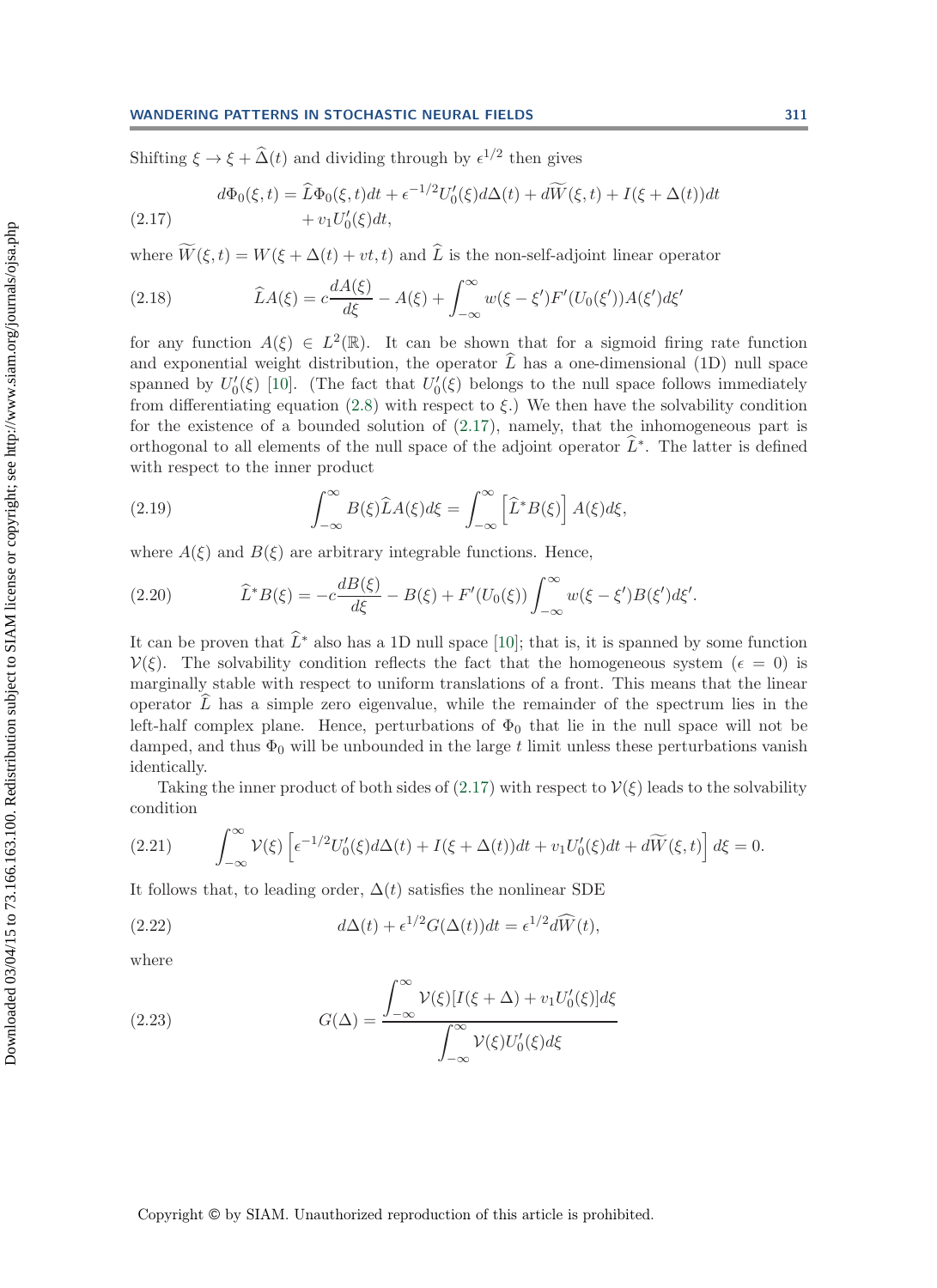and

(2.24) 
$$
\widehat{W}(t) = -\frac{\int_{-\infty}^{\infty} V(\xi) \widetilde{W}(\xi, t) d\xi}{\int_{-\infty}^{\infty} V(\xi) U'_{0}(\xi) d\xi}.
$$

Note that

(2.25) 
$$
\langle d\widehat{W}(t)\rangle = 0, \quad \langle d\widehat{W}(t)d\widehat{W}(t')\rangle = 2D\delta(t-t')dt'dt,
$$

with  $D$  the effective diffusivity

<span id="page-7-1"></span>
$$
D = \frac{\int_{-\infty}^{\infty} \int_{-\infty}^{\infty} \mathcal{V}(\xi) \mathcal{V}(\xi') \langle d\widetilde{W}(\xi, t) d\widetilde{W}(\xi', t) \rangle d\xi d\xi'}{\left[\int_{-\infty}^{\infty} \mathcal{V}(\xi) U'_{0}(\xi) d\xi\right]^{2}}
$$
\n
$$
= \frac{\int_{-\infty}^{\infty} \int_{-\infty}^{\infty} \mathcal{V}(\xi) C(\xi - \xi') \mathcal{V}(\xi') d\xi' d\xi}{\left[\int_{-\infty}^{\infty} \mathcal{V}(\xi) U'_{0}(\xi) d\xi\right]^{2}}.
$$

Suppose that there exists a unique  $\Delta = \xi_0$  for which  $G(\xi_0) = 0$  and  $G'(\xi_0) > 0$ . This represents a stable stimulus-locked front in the absence of noise, with  $\xi_0$  the relative shift of the stimulus-locked front and the input. Taylor expanding about this solution by setting  $\epsilon^{1/2}Y(t) = \Delta(t) - \xi_0$  $\epsilon^{1/2}Y(t) = \Delta(t) - \xi_0$  $\epsilon^{1/2}Y(t) = \Delta(t) - \xi_0$  with  $Y(t) = O(1)$ , we obtain the OU process<sup>2</sup>

(2.27) 
$$
dY(t) + \epsilon^{1/2} AY(t) dt = d\widehat{W}(t),
$$

where

$$
A = G'(\xi_0) = \frac{\int_{-\infty}^{\infty} \mathcal{V}(\xi) I'(\xi + \xi_0) d\xi}{\int_{-\infty}^{\infty} \mathcal{V}(\xi) U'_0(\xi) d\xi}
$$

.

(In our previous work  $[6]$ ,  $\xi_0$  was assumed to be zero.) Using standard properties of an OU process [\[14\]](#page-28-17)

<span id="page-7-2"></span>(2.28a) 
$$
\langle \Delta(t) \rangle = \xi_0 \left[ 1 - e^{-\sqrt{\epsilon}At} \right] + \Delta(0) e^{-\sqrt{\epsilon}At},
$$

(2.28b) 
$$
\langle \Delta(t)^2 \rangle - \langle \Delta(t) \rangle^2 = \frac{\sqrt{\epsilon}D}{A} \left[ 1 - e^{-2\sqrt{\epsilon}At} \right].
$$

<span id="page-7-0"></span><sup>&</sup>lt;sup>2</sup>Note that the  $\epsilon$  expansion of the Langevin equation [\(2.22\)](#page-6-1) under the linear noise approximation is distinct from the original  $\epsilon$  expansion of the neural field equation. That is, the Langevin equation is an exact selfconsistency condition for the phase-shift  $\Delta(t)$  obtained by applying the Fredholm alternative to the leading order terms in the  $\epsilon$  expansion of the neural field equation; see [\(2.17\)](#page-6-0). The corresponding solution  $\Phi_0$  of (2.17) is nonunique, since it can be shifted by  $A_0U_0'(\xi)$  with  $A_0$  arbitrary. In order to determine  $A_0$ , it is necessary to consider the self-consistency condition obtained by applying the Fredholm alternative to the  $O(\epsilon)$  equation for  $\Phi_1$ . However, this does not modify the equation for  $\Delta(t)$ .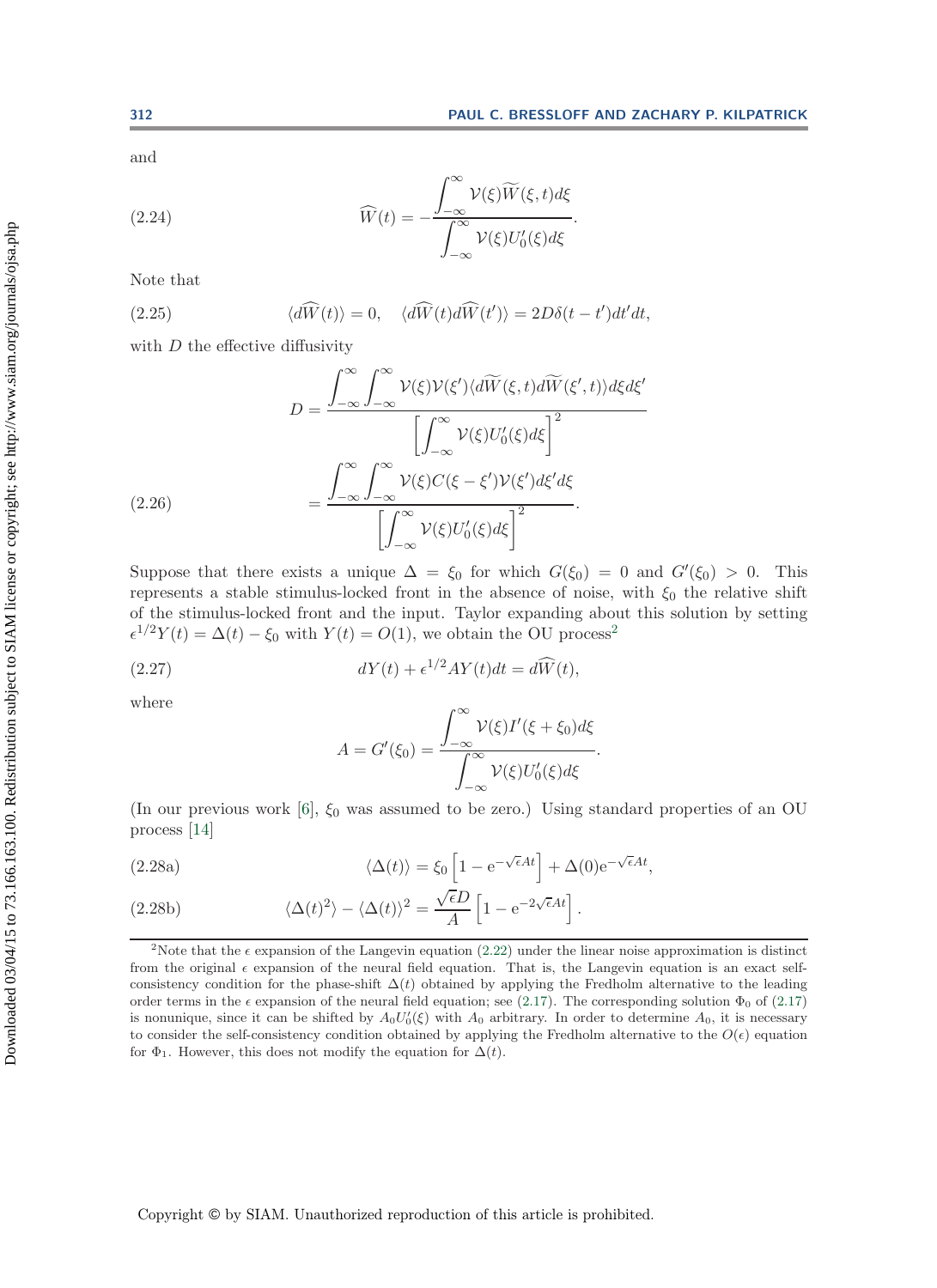In particular, the variance approaches a constant  $\sqrt{\epsilon D}/A$  in the large t limit and the mean converges to the fixed point  $\xi_0$ .

In summary, it is necessary to modify the analysis of stimulus-locked fronts in [\[6\]](#page-28-0) by noting that  $\Delta(t)$  actually evolves according to the nonlinear SDE [\(2.22\)](#page-6-1) rather than an OU process. In order to obtain an OU process one then has to model Gaussian-like fluctuations about a stable fixed point  $\xi_0$  of the deterministic part using a linear-noise approximation. This is reasonable provided that the deterministic equation does not exhibit multistability, which holds for stimulus-locked fronts. One additional feature of the nonlinear theory is that an explicit condition for the existence of a stimulus-locked front can be obtained in terms of the fixed point  $\xi_0$ .

<span id="page-8-0"></span>**2.2. Explicit results for Heaviside rate function.** We now illustrate the above analysis by taking  $F(u) = H(u-\kappa)$  so that the null vector V can be calculated explicitly. For the sake of illustration, we also assume that  $c > 0$ . It follows that V satisfies the equation

(2.29) 
$$
c\mathcal{V}'(\xi) + \mathcal{V}(\xi) = -\frac{\delta(\xi)}{U'_0(0)} \int_{-\infty}^{\infty} w(\xi') \mathcal{V}(\xi') d\xi',
$$

which has the solution [\[4\]](#page-28-18)

(2.30) 
$$
\mathcal{V}(\xi) = -H(\xi) \exp(-\xi/c).
$$

We have used  $(2.12)$  for  $U_0$ , which implies that

(2.31) 
$$
U_0'(\xi) = -\frac{1}{c} \int_0^\infty e^{-y/c} w(y + \xi) dy.
$$

For explicit calculations, we take w to be the exponential weight function, so that  $U_0$  has the explicit form [\(2.14\)](#page-4-0). In anticipation of subsequent sections, we evaluate [\(2.26\)](#page-7-1) in the case of the correlation function  $C(\xi) = C_0 \cos(\xi)$ , for which

(2.32) 
$$
D = C_0 \frac{\left[\int_0^\infty e^{-\xi/c} \cos \xi d\xi\right]^2 + \left[\int_0^\infty e^{-\xi/c} \sin \xi d\xi\right]^2}{\left[\int_0^\infty e^{-\xi/c} U_0'(\xi) d\xi\right]^2} = \frac{C_0 \sigma^2}{4\kappa^4 (c^2 + 1)}.
$$

In order to determine the constant shift  $\xi_0$  and the drift term A, we need to specify the form of the input I. For the sake of illustration, let

<span id="page-8-1"></span>
$$
I(\xi) = I_0 H(-\xi).
$$

The nonlinear function  $G(\Delta)$  becomes

$$
G(\Delta) = \frac{\int_0^\infty I_0 e^{-\xi/c} [H(-\xi - \Delta) + v_1 U_0'(\xi)] d\xi}{\int_0^\infty e^{-\xi/c} U_0'(\xi) d\xi} = v_1 + I_0 H(-\Delta) \frac{\int_0^{-\Delta} e^{-\xi/c} d\xi}{\int_0^\infty e^{-\xi/c} U_0'(\xi) d\xi}
$$
\n(2.33) 
$$
= v_1 - I_0 H(-\Delta) \frac{2(c + \sigma)^2}{\sigma} \left[1 - e^{\Delta/c}\right].
$$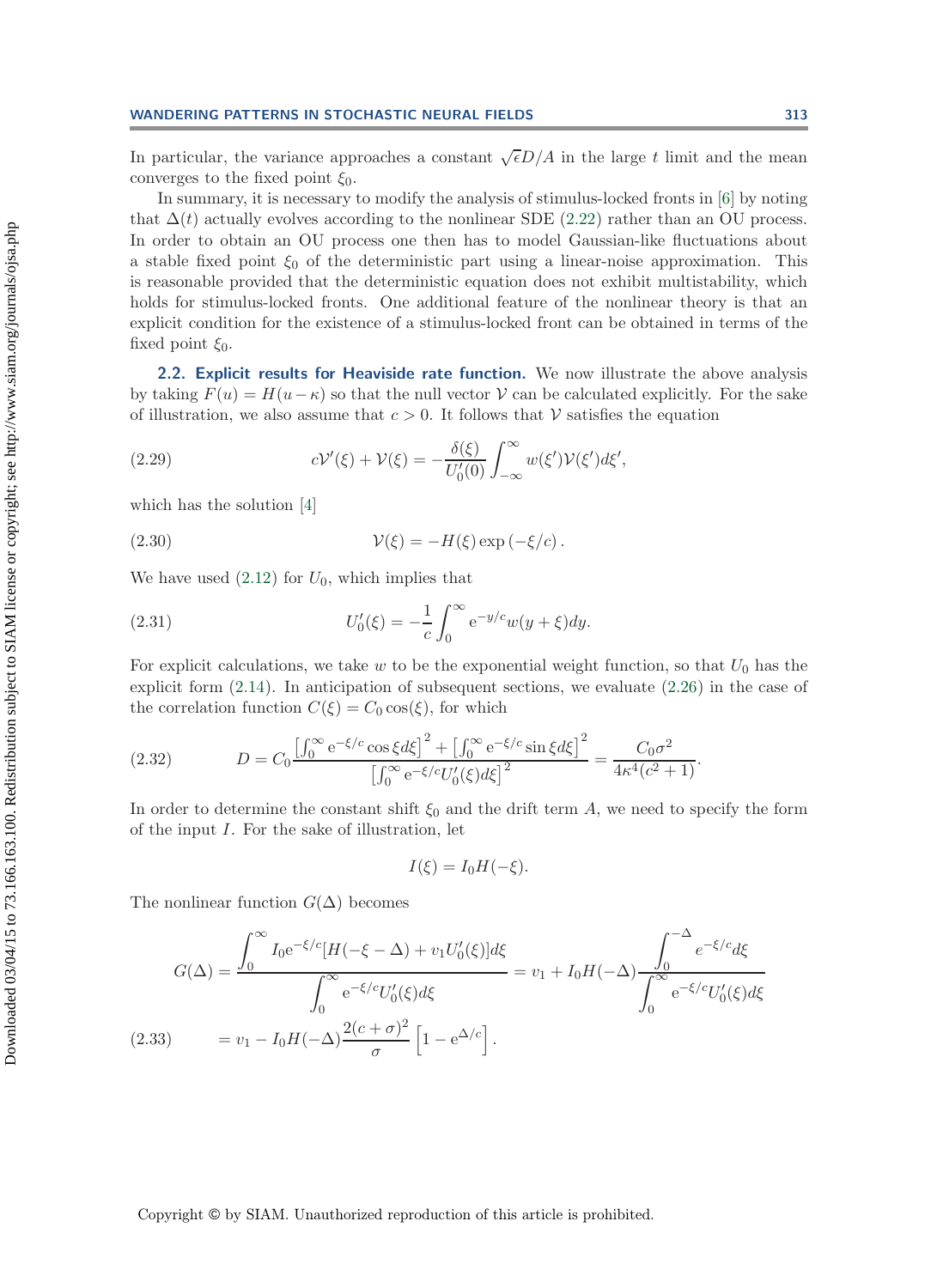

<span id="page-9-2"></span>**Figure 1.** (a) Existence regions for stimulus-locked traveling fronts in the  $(I_0, v)$ -plane for  $\epsilon = 1$ ,  $\sigma = 2$ , and  $c = 3$ . For a given input amplitude  $I_0$ , stimulus-locking occurs for a finite range of v with  $c < v < v^*$ . The curved boundary on the right-hand side of the existence region yields a function  $I_0 = I_0(v^*)$  whose tangent in the limit  $I_0 \to 0$  is given by the straight line  $I_0 = \sigma(v^* - c)\sigma/2(c + \sigma)^2$ . (b) Corresponding existence region for  $c = -18$ .

It follows that for a given stimulus velocity there exists a unique stimulus-locked front with shift  $\xi_0$  satisfying  $G(\xi_0) = 0$ , that is,

(2.34) 
$$
\xi_0 = c \ln \left[ 1 - \frac{\sigma v_1}{2I_0(c + \sigma)^2} \right] < 0,
$$

provided

(2.35) 
$$
0 < v_1 < v_1^* \equiv \frac{2I_0(c+\sigma)^2}{\sigma}.
$$

Note that [\(2.34\)](#page-9-1) is consistent with the nonperturbative result obtained in [\[13\]](#page-28-14) after Taylor expanding to lowest order in  $\epsilon$ . Moreover,

<span id="page-9-1"></span>
$$
G'(\xi_0) = c^{-1} I_0 \frac{2(c+\sigma)^2}{\sigma} e^{\xi_0/c} = \frac{v_1}{c} \frac{e^{\xi_0/c}}{1 - e^{\xi_0/c}} > 0,
$$

so the fixed point is stable. In Figure  $1(a)$  $1(a)$  we plot an example of an existence region for stimulus-locked fronts in the  $(v, I_0)$ -plane and  $c > 0$ . In the limit of small inputs the tangent to the existence curve approaches the straight line obtained using perturbation theory. An analogous calculation can be carried out for  $c < 0$ ; an example of an existence region is shown in Figure [1\(](#page-9-2)b). The stationary variance about the fixed point takes the explicit form

(2.36) 
$$
\langle \Delta(t)^2 \rangle - \langle \Delta(t) \rangle^2 = \frac{\sqrt{\epsilon}D}{G'(\xi_0)}.
$$

Hence, increasing the stimulus velocity reduces the variance. Note that the singularity in the limit  $v \to c$  reflects the fact that the stimulus-locked front becomes unstable.

<span id="page-9-0"></span>**3. Fronts in weakly coupled stochastic neural fields.** Another example of wandering fronts exhibiting an OU process occurs in a laminar neural field model [\[17\]](#page-28-5). As in the previous example of stimulus-locked fronts, we will show that the noise-induced wandering is described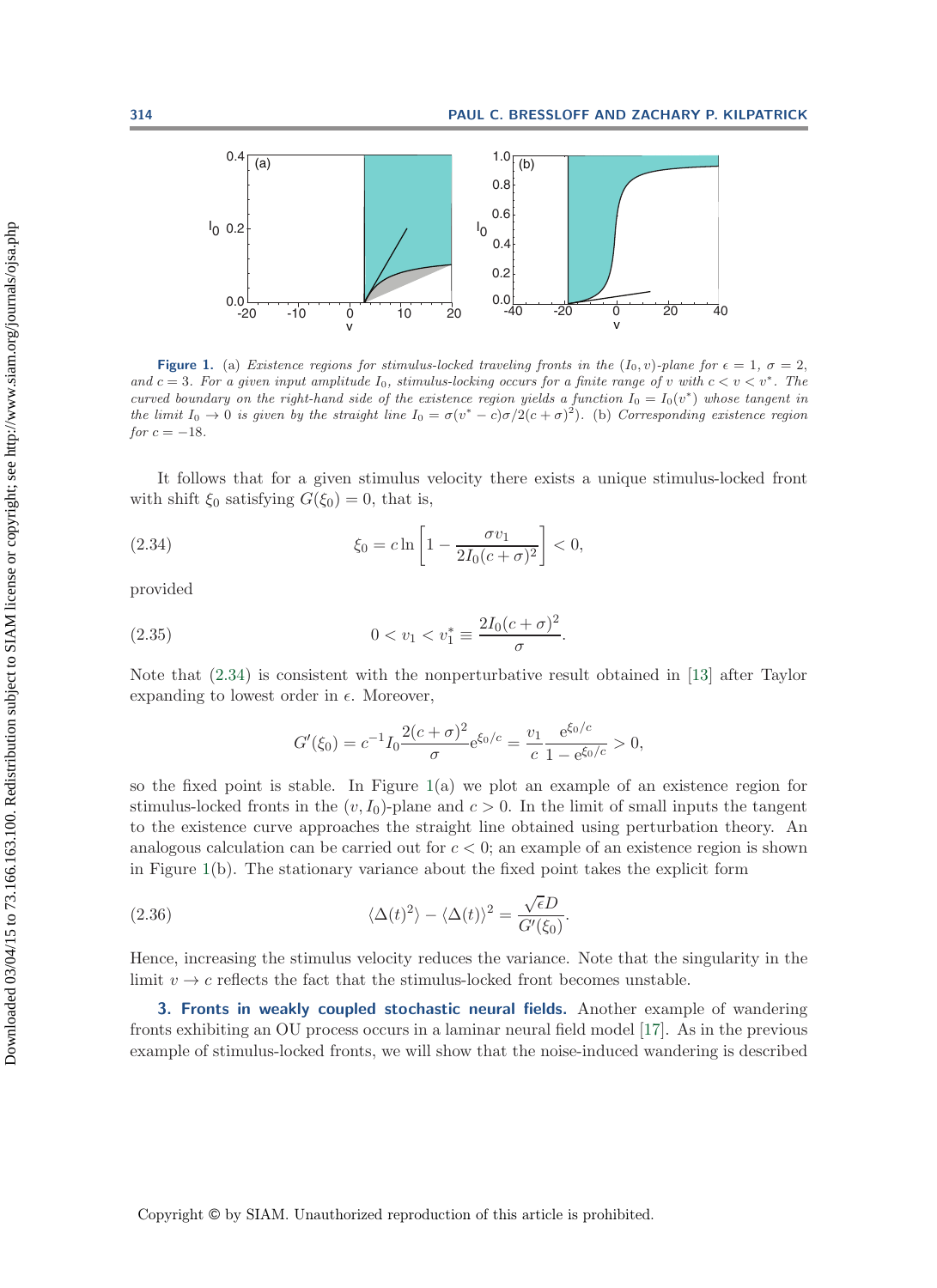by a nonlinear SDE, and it is only by linearizing about a stable fixed point of the SDE that one obtains an OU process. For the sake of illustration, consider a pair of identical 1D neural fields labeled  $j = 1, 2$  that are mutually coupled via the interlaminar weight distributions  $J_1(x)$  and  $J_2(x)$ :

<span id="page-10-0"></span>(3.1a) 
$$
\tau dU_1(x,t) = \left[ -U_1(x,t) + \int_{-\infty}^{\infty} w(x-y) F(U_1(y,t)) dy \right] dt
$$

$$
+ \epsilon^{1/2} \int_{-\infty}^{\infty} J_1(x-y) F(U_2(y,t)) dy dt + \epsilon^{1/2} \tau^{1/2} dW_1(x,t)
$$

and

<span id="page-10-1"></span>(3.1b) 
$$
\tau dU_2(x,t) = \left[ -U_2(x,t) + \int_{-\infty}^{\infty} w(x-y) F(U_2(y,t)) dy \right] dt + \epsilon^{1/2} \int_{-\infty}^{\infty} J_2(x-y) F(U_1(y,t)) dy dt + \epsilon^{1/2} \tau^{1/2} dW_2(x,t).
$$

Here  $W_1(x,t)$  and  $W_2(x,t)$  represent spatially extended Wiener processes such that

(3.2) 
$$
\langle dW_j(x,t) \rangle = 0, \quad \langle dW_i(x,t) dW_j(x',t') \rangle = 2C_{ij}(x-x')\delta(t-t')dtdt'.
$$

Note that the interlaminar coupling is assumed to be weak and asymmetric (unless  $J_1$  =  $J_2$ ). As with the intralaminar coupling, the distributions  $J_i(x)$  will be taken to be positive exponentials:

<span id="page-10-3"></span>(3.3) 
$$
J_j(x) = \alpha_j e^{-|x|/\sigma_j}.
$$

As shown by Kilpatrick [\[17\]](#page-28-5), in the absence of noise, the interlaminar coupling phase-locks the fronts propagating in each of the two networks, resulting in a composite front with fixed relative shift  $\xi_0$ . We wish to derive conditions for such locking and determine how the presence of noise induces wandering of the composite front relative to  $\xi_0$ .

**3.1. Interlaminar coupling of fronts in the presence of noise.** In the absence of interlaminar coupling and noise ( $\epsilon = 0$ ), each neural field independently supports a traveling front solution  $U_0(\xi)$  along the lines outlined in section [2](#page-2-0) with  $\xi = x - ct$ . Since each neural field is homogeneous the threshold crossing point of each front is arbitrary. Following our analysis of stimulus-locked fronts, we can simultaneously investigate the effects of weak coupling and noise by considering the decompositions

(3.4) 
$$
U_j(x,t) = U_0(\xi - \Delta_j(t)) + \epsilon^{1/2} \Phi_j(\xi - \Delta_j(t), t), \quad j = 1, 2,
$$

with  $\Phi_j = \Phi_{j0} + \sqrt{\epsilon} \Phi_{j1} + O(\epsilon)$ . Substituting into [\(3.1a\)](#page-10-0) and [\(3.1b\)](#page-10-1), Taylor expanding the nonlinear function  $F$ , and imposing the homogeneous equation [\(2.10\)](#page-3-4) for  $U_0$  leads to the following equations for  $\Phi_{j0}$ :

<span id="page-10-2"></span>(3.5a)  

$$
d\Phi_{10}(\xi, t) = \hat{L}\Phi_{10}(\xi, t)dt + \epsilon^{-1/2}U'_0(\xi)d\Delta_1(t) + d\widetilde{W}_1(\xi, t) + \int_{-\infty}^{\infty} J_1(\xi - \xi')F(U_0(\xi' + \Delta_1(t) - \Delta_2(t)))d\xi'dt
$$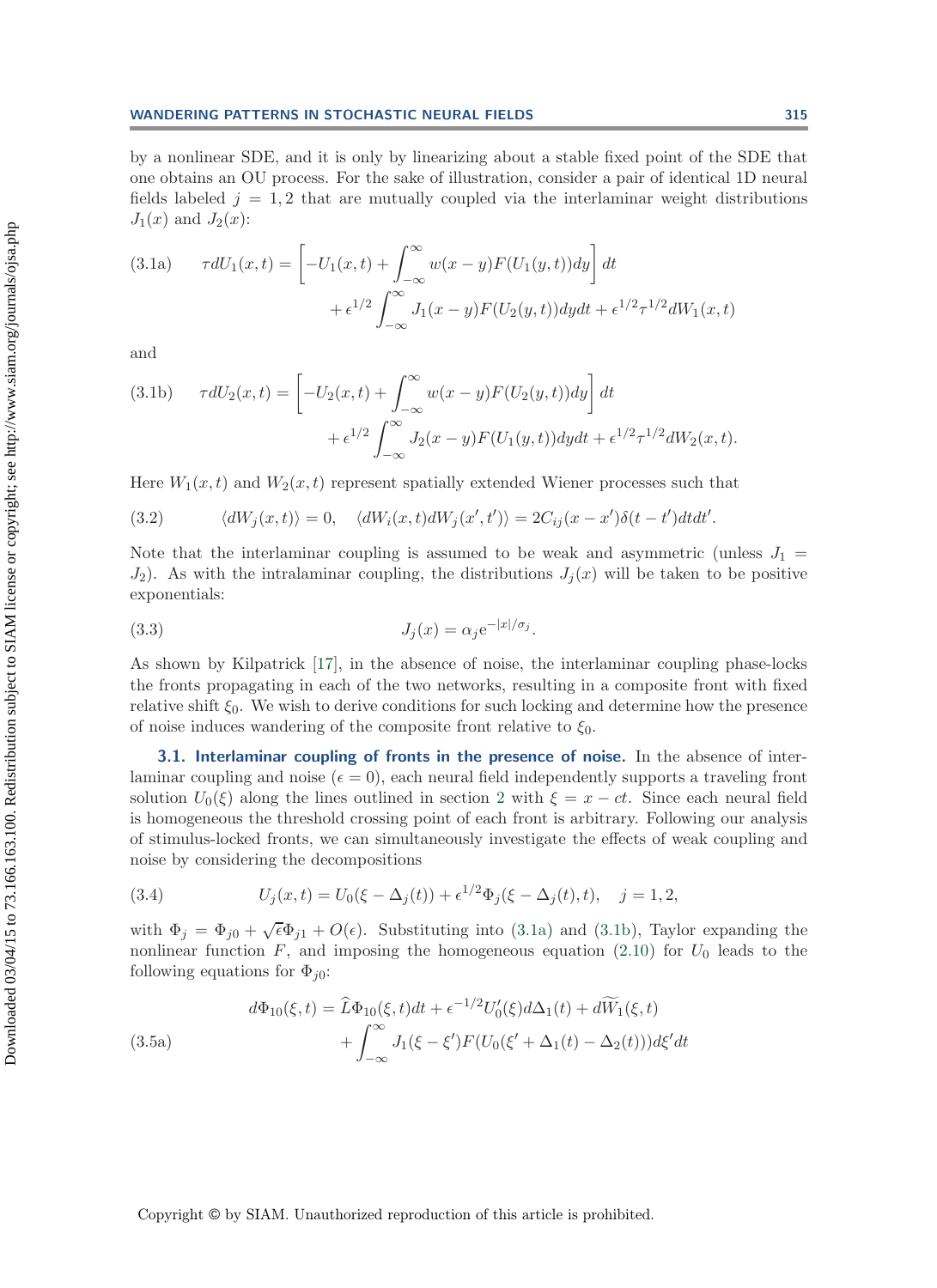and

<span id="page-11-1"></span>(3.5b)  

$$
d\Phi_{20}(\xi, t) = \hat{L}\Phi_{20}(\xi, t)dt + \epsilon^{-1/2}U_0'(\xi)d\Delta_2(t) + d\widetilde{W}_2(\xi, t) + \int_{-\infty}^{\infty} J_2(\xi - \xi')F(U_0(\xi' + \Delta_2(t) - \Delta_1(t)))d\xi'dt,
$$

where

<span id="page-11-0"></span>
$$
\widetilde{W}_j(\xi, t) = W_j(\xi + ct + \Delta_j(t), t),
$$

and the linear operator  $\hat{L}$  is given by [\(2.18\)](#page-6-2).

As in the case of stimulus-locked fronts, boundedness of the fast fluctuations  $\Phi_{j0}$  require that the inhomogeneous terms are orthogonal to the null vector  $V(\xi)$  of the adjoint operator L<sup>\*</sup>. This leads to the following two-dimensional nonlinear SDE for  $(\Delta_1(t), \Delta_2(t))$ :

<span id="page-11-3"></span>(3.6a) 
$$
d\Delta_1(t) + \epsilon^{1/2} G_1(\Delta_1(t) - \Delta_2(t))dt = \epsilon^{1/2} d\widehat{W}_1(t),
$$

<span id="page-11-4"></span>(3.6b) 
$$
d\Delta_2(t) + \epsilon^{1/2} G_2(\Delta_2(t) - \Delta_1(t))dt = \epsilon^{1/2} d\widehat{W}_2(t),
$$

<span id="page-11-2"></span>where

(3.7) 
$$
G_j(\Delta) = \frac{\int_{-\infty}^{\infty} \mathcal{V}(\xi) \left[ \int_{-\infty}^{\infty} J_j(\xi - \xi') F(U_0(\xi' + \Delta) d\xi') \right] d\xi}{\int_{-\infty}^{\infty} \mathcal{V}(\xi) U'_0(\xi) d\xi}
$$

<span id="page-11-5"></span>and

(3.8) 
$$
\widehat{W}_j(t) = -\frac{\int_{-\infty}^{\infty} \mathcal{V}(\xi) \widetilde{W}_j(\xi, t) d\xi}{\int_{-\infty}^{\infty} \mathcal{V}(\xi) U'_0(\xi) d\xi}.
$$

Note that

(3.9) 
$$
\langle d\widehat{W}_i(t)\rangle = 0, \quad \langle d\widehat{W}_j(t')d\widehat{W}_k(t)\rangle = 2D_{jk}\delta(t-t')dt'dt,
$$

with  $D_{jk}$  the effective diffusion matrix

<span id="page-11-6"></span>
$$
D_{jk} = \frac{\int_{-\infty}^{\infty} \int_{-\infty}^{\infty} \mathcal{V}(\xi) \mathcal{V}(\xi') \langle dW_j(\xi + ct + \Delta_j(t), t) dW_k(\xi' + ct + \Delta_k(t), t) \rangle d\xi d\xi'}{\left[\int_{-\infty}^{\infty} \mathcal{V}(\xi) U_0'(\xi) d\xi\right]^2}
$$
\n
$$
(3.10) \qquad = \frac{\int_{-\infty}^{\infty} \mathcal{V}(\xi) C_{jk}(\xi - \xi' + \Delta_j(t) - \Delta_k(t)) \mathcal{V}(\xi') d\xi' d\xi}{\left[\int_{-\infty}^{\infty} \mathcal{V}(\xi) U_0'(\xi) d\xi\right]^2}.
$$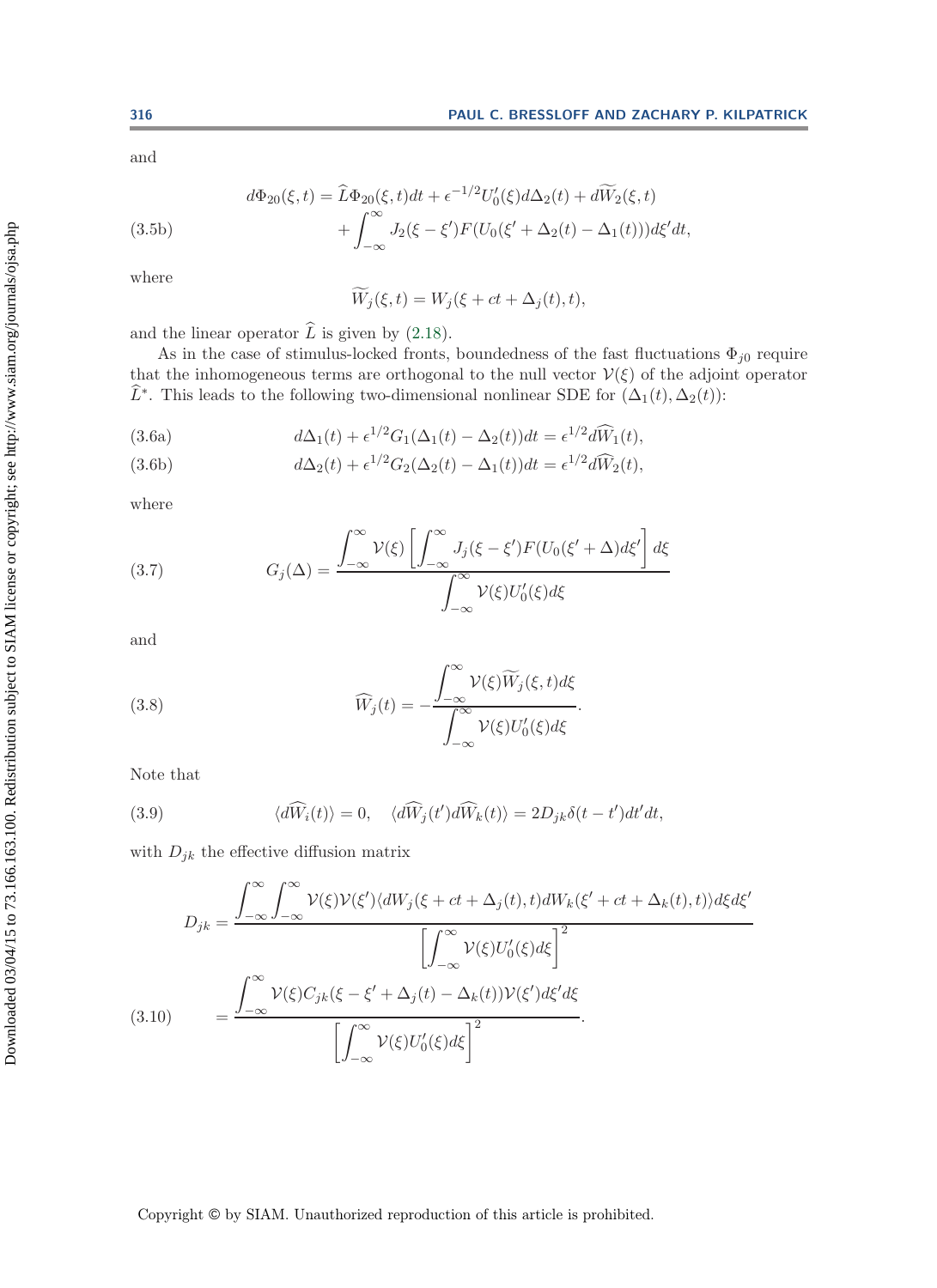It is clear that if we allow correlations between the noise in different layers, then the diffusion matrix depends on the phase difference  $\Delta_1 - \Delta_2$ , and the noise terms in the SDE [\(3.6\)](#page-11-0) are multiplicative. In order to avoid issues regarding the interpretation of the noise in terms of Ito or Stratonovich, we will simplify the correlation matrix by setting

$$
C_{ij}(\xi) = \delta_{ij} C(\xi).
$$

It follows that  $D_{jk} = \delta_{jk}D$ , with D given by [\(2.26\)](#page-7-1).

In the original analysis of interlaminar neural fields [\[17\]](#page-28-5),  $\Delta \equiv \Delta_1 - \Delta_2$  was assumed to be small, and [\(3.5a\)](#page-10-2) and [\(3.5b\)](#page-11-1) were Taylor expanded to first order in  $\Delta$ , resulting in a multivariate OU process. However, as we found for stimulus-locked fronts,  $\Delta(t)$  is not necessarily small. Therefore, one should proceed by looking for a stable fixed point of the ODE

<span id="page-12-1"></span>(3.11) 
$$
\frac{d\Delta}{dt} = -\epsilon^{1/2} G_{-}(\Delta),
$$

which is obtained by subtracting the deterministic parts of the pair of equations [\(3.6\)](#page-11-0) and setting  $G_{\pm}(\Delta) \equiv G_1(\Delta) \pm G_2(-\Delta)$ . Suppose that there exists a  $\xi_0$  for which  $G_{-}(\xi_0)=0$ and  $G'_{-}(\xi_0) > 0$ . This represents a stable phase-locked state in the absence of noise, with  $\xi_0$  the relative shift of the fronts in the two networks. One can establish the existence of a unique phase-locked state using the properties of  $G_i(\Delta)$  given by [\(3.7\)](#page-11-2). Since the interlaminar coupling is taken to be excitatory,  $J_i(\xi) > 0$  for all  $\xi$ , and  $U_0(\xi)$  is a monotonically decreasing function of  $\xi$ , the following properties hold:

(i)  $G_i(\Delta) < 0$  for all  $\Delta$ .

(ii)  $G_j(\Delta)$  is a monotonically increasing function of  $\Delta$  with  $G_j(\Delta) \to 0$  as  $\Delta \to \infty$  and  $G_i(\Delta) \to G_j$  as  $\Delta \to -\infty$ .

(iii) The functions  $G_1(\Delta)$  and  $G_2(-\Delta)$  intersect at a unique point  $\Delta = \xi_0$  with the sign of  $\xi_0$  determined by the relative strengths of  $J_1$  and  $J_2$ . By symmetry, if  $J_1 = J_2$ , then  $\xi_0 = 0$ .

Given the stable fixed point  $\xi_0$ , one can now apply a linear-noise approximation to the full SDE [\(3.6\)](#page-11-0) and derive a multivariate OU process. Let

$$
\Delta(t) = \xi_0 + \epsilon^{1/2} Y(t), \quad S(t) = \Delta_1(t) + \Delta_2(t)
$$

and write

$$
\Delta_1(t) = \frac{\xi_0}{2} + \frac{\epsilon^{1/2}}{2} [S(t) + Y(t)], \quad \Delta_2(t) = -\frac{\xi_0}{2} + \frac{\epsilon^{1/2}}{2} [S(t) - Y(t)].
$$

Here  $S(t)/2$  represents the "center-of-mass" coordinate. Equations [\(3.6\)](#page-11-0) become

(3.12a) 
$$
\frac{1}{2}[dS(t) + dY(t)] + G_1(\xi_0 + \epsilon^{1/2}Y(t))dt = d\widehat{W}_1(t),
$$

(3.12b) 
$$
\frac{1}{2}[dS(t) - dY(t)] + G_2(-\xi_0 - \epsilon^{1/2}Y(t))dt = d\widehat{W}_2(t).
$$

We can now Taylor expand the nonlinear function G with respect to  $\epsilon^{1/2}Y(t)$ . Adding and subtracting the above equations then yields the linear system of SDEs

<span id="page-12-0"></span>(3.13a) 
$$
dS(t) + [G_{+}(\xi_{0}) + \epsilon^{1/2} G'_{+}(\xi_{0}) Y(t)] dt = dW_{+}(t),
$$

(3.13b) 
$$
dY(t) + \epsilon^{1/2} G'_{-}(\xi_0) Y(t) dt = dW_{-}(t),
$$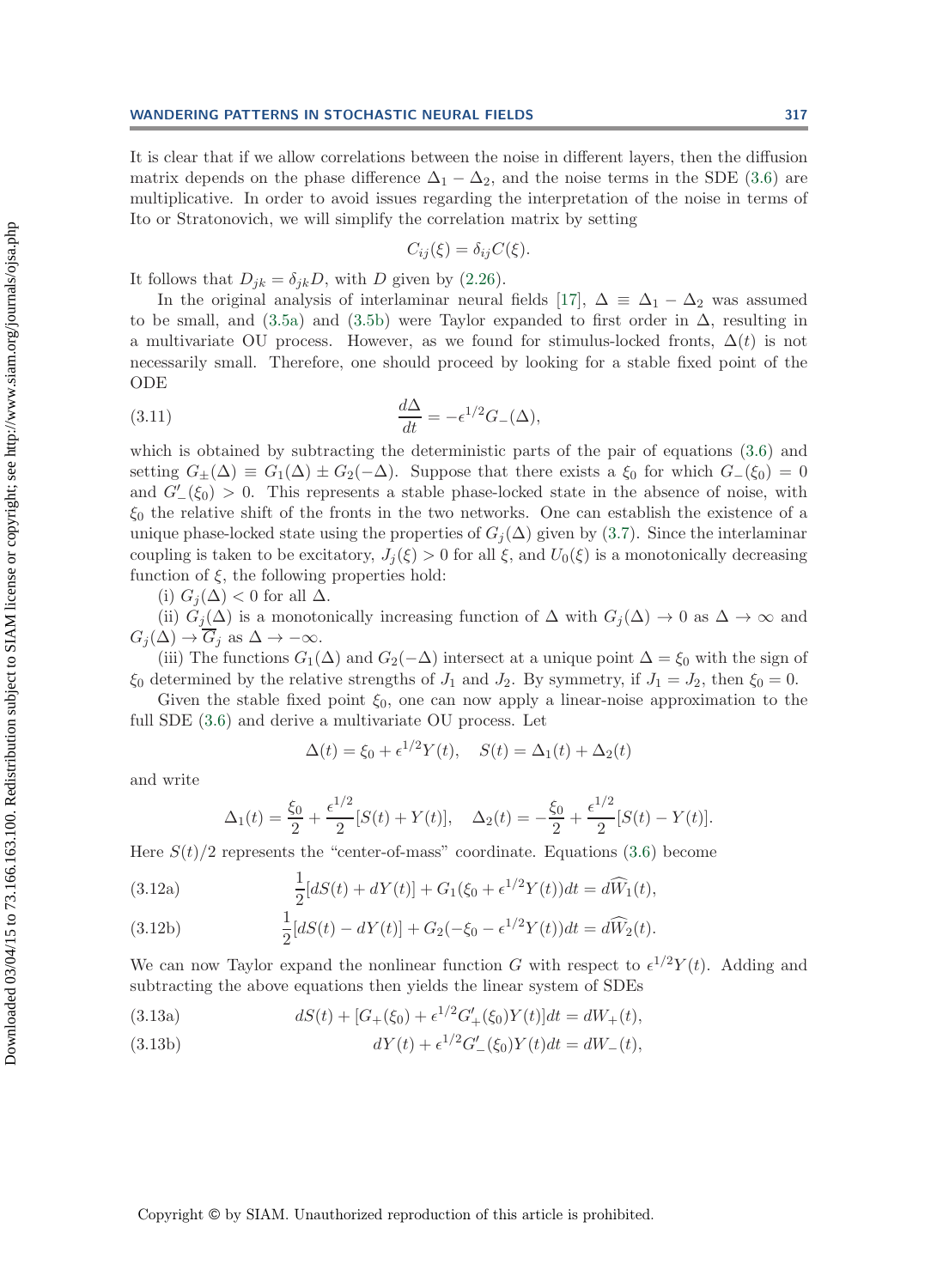where

$$
W_{\pm}(t) = \widehat{W}_1(t) \pm \widehat{W}_2(t).
$$

 $W_+(t)$  are also independent Wiener processes with

$$
\langle dW_a(t)\rangle=0,\quad \langle dW_a(t)dW_b(t)\rangle=4D\delta_{a,b}dt,\quad a,b=\pm.
$$

Under the linear-noise approximation, fluctuations in the phase difference  $\Delta(t)$  about the fixed point  $\xi_0$  satisfy a 1D OU process, which in turn drives fluctuations in the center-of-mass variable  $S(t)$ . If  $\xi_0 = 0$ , then we recover the results of Kilpatrick [\[17\]](#page-28-5).

It immediately follows that the mean and variance of  $Y(t)$  are given by the equations (cf. [\(2.28\)](#page-7-2))

(3.14) 
$$
\overline{Y}(t) \equiv \langle Y(t) \rangle = Y(0) e^{-\sqrt{\epsilon}At}, \quad \Theta_Y(t) \equiv \langle Y(t)^2 \rangle - \langle Y(t) \rangle^2 = \frac{2D}{\sqrt{\epsilon}A} \left[ 1 - e^{-2\sqrt{\epsilon}At} \right],
$$

with  $A = G'_{-}(\xi_0) \equiv G'_{1}(\xi_0) - G'_{2}(\xi_0)$  and  $G_j$  defined by [\(3.7\)](#page-11-2). This implies that in the limit  $t \to \infty$  the mean of the phase-shift  $\Delta(t)$  converges to the deterministic fixed point  $\xi_0$  and the variance about the fixed point converges to  $2D\sqrt{\epsilon}/A$ . In the case of  $S(t)$ , [\(3.13a\)](#page-12-0) can be integrated explicitly to give (with  $S(0) = 0$ )

$$
S(t) = -G_{+}(\xi_{0})t - \epsilon^{1/2}G'_{+}(\xi_{0})\int_{0}^{t} Y(s)ds + W_{+}(t).
$$

Taking the mean and variance of this solution yields

(3.15) 
$$
\bar{S}(t) \equiv \langle S(t) \rangle = -G_+(\xi_0)t - \frac{G'_+(\xi_0)Y(0)}{A} \left[1 - e^{-\sqrt{\epsilon}At}\right]
$$

and

(3.16) 
$$
\Theta_S^2 \equiv \langle S^2 \rangle - \bar{S}^2 = \epsilon G_+^{\prime}(\xi_0)^2 \int_0^t \int_0^t \left[ \langle Y(s)Y(s') \rangle - \langle Y(s) \rangle \langle Y(s') \rangle \right] ds' ds + 4D.
$$

In the large time limit,  $Y(t)$  becomes a stationary process with zero mean and autocorrelation function

$$
\langle Y(s)Y(s')\rangle = \frac{D}{\sqrt{\epsilon}A}e^{-\sqrt{\epsilon}A|s-s'|}
$$

.

Moreover,

$$
\int_0^t \int_0^t e^{-\sqrt{\epsilon}A|s-s'|} ds' ds = 2 \int_0^t \int_0^s e^{-\sqrt{\epsilon}A(s-s')} ds' ds = \frac{2t}{\sqrt{\epsilon}A} - \frac{2}{\epsilon A^2} \left[ 1 - e^{-\sqrt{\epsilon}At} \right].
$$

Hence, for large  $t$ 

$$
\Theta_S^2 \approx 2Dt,
$$

where we have used the fact that  $A = G'_{-}(\xi_0)$ .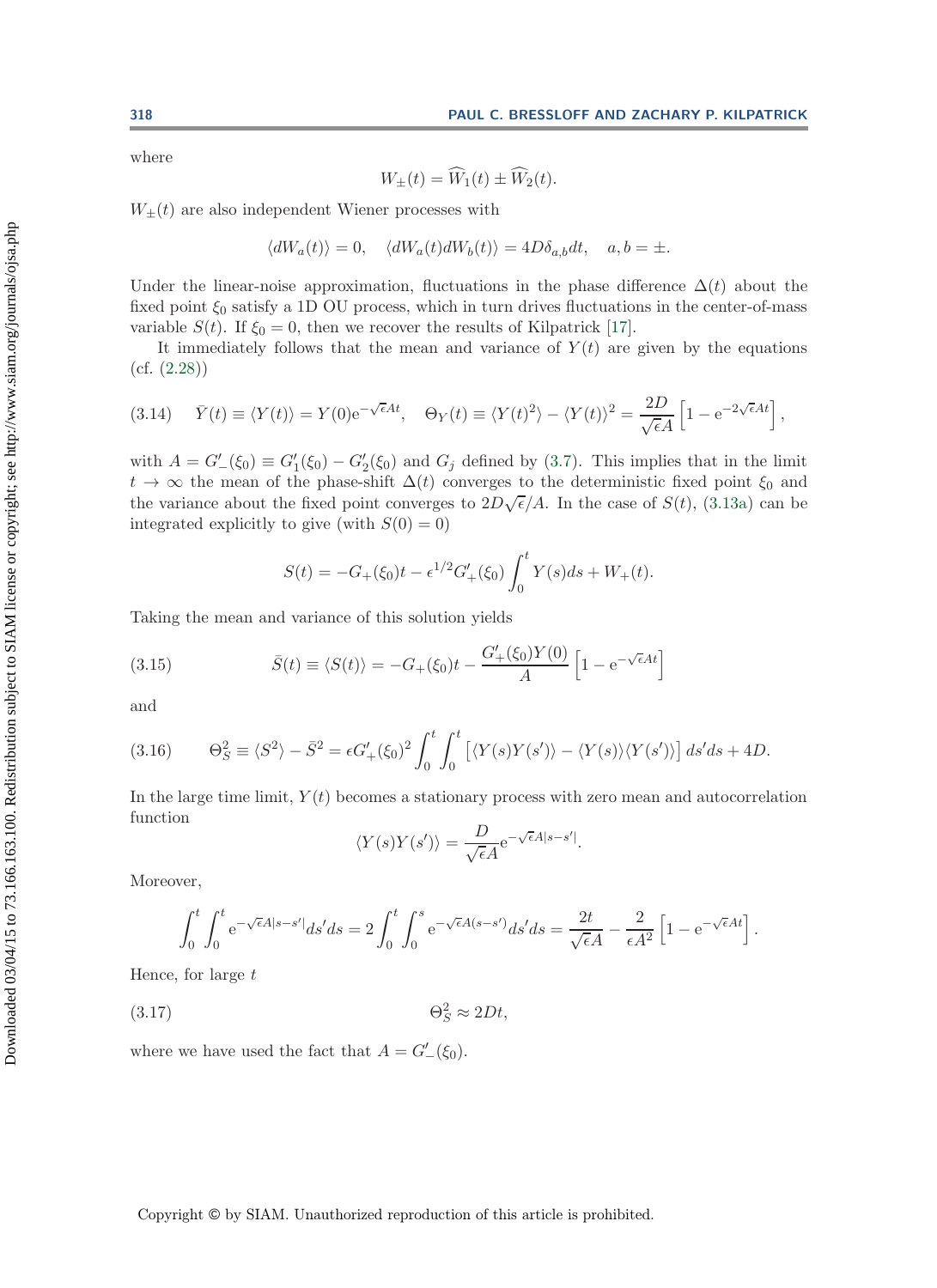### **WANDERING PATTERNS IN STOCHASTIC NEURAL FIELDS 319**

In conclusion, the mean position of each front is given by (for  $Y(0) = 0$ )

(3.18) 
$$
\langle \Delta_1(t) \rangle = \frac{\xi_0}{2} - \frac{\epsilon^{1/2} G_+(\xi_0)}{2} t, \quad \langle \Delta_2(t) \rangle = -\frac{\xi_0}{2} - \frac{\epsilon^{1/2} G_+(\xi_0)}{2} t.
$$

Thus, as previously noted by Kilpatrick [\[17\]](#page-28-5), one effect of weak coupling is to induce an  $O(\sqrt{\epsilon})$ increase in the mean speed of each front according to

$$
c \to c + \frac{\epsilon^{1/2} |G_+(\xi_0)|}{2} > c.
$$

Furthermore, in the presence of additive noise, fluctuations in the phase-shift are given by an OU process, whereas fluctuations in the center of mass are given by Brownian diffusion in the large-time limit.

**3.2. Explicit results for Heaviside rate function.** Since the uncoupled, deterministic neural field equations ( $\epsilon = 0$ ) are given by [\(2.6\)](#page-3-0), the calculation of the null vector  $V(\xi)$  and diffu-sivity D for the Heaviside rate function proceeds as in section [2.2.](#page-8-0) That is,  $\mathcal{V}(\xi) = -H(\xi)e^{-\xi/c}$ . Therefore, we only have to calculate the nonlinear function  $G_i(\Delta)$  of [\(3.7\)](#page-11-2). First note that

$$
\int_{-\infty}^{\infty} \mathcal{V}(\xi) U_0'(\xi) d\xi = -\int_0^{\infty} e^{-\xi/c} U_0'(\xi) d\xi = \frac{1}{2} \frac{\sigma c}{(\sigma + c)^2},
$$

so that

$$
G_j(\Delta) = -2\frac{(\sigma + c)^2}{\sigma c}R_j(\Delta)
$$

with

(3.19) 
$$
R_j(\Delta) = \int_0^\infty e^{-\xi/c} \left[ \int_{-\infty}^{-\Delta} J_j(\xi - \xi') d\xi' \right] d\xi.
$$

Taking  $J_i(\xi)$  to be an exponential distribution, we find that for  $\Delta > 0$ 

$$
R_j(\Delta) = \frac{c\alpha_j \sigma_j^2}{c + \sigma_j} e^{-\Delta/\sigma_j},
$$

whereas for  $\Delta > 0$ ,

$$
R_j(-\Delta) = \alpha_j c \sigma_j \left( 2 + \frac{\sigma_j e^{-\Delta/\sigma_j}}{c - \sigma_j} - \frac{2c^2 e^{-\Delta/c}}{c^2 - \sigma_j^2} \right)
$$

.

For the sake of illustration, suppose that  $c = 0.25$ ,  $\sigma = \sigma_j = 1$  and set  $\alpha_2/\alpha_1 = \alpha$ . In Figure [2](#page-15-1) we plot the function  $G_-(\Delta)$  with respect to the phase-shift  $\Delta$  for several values of  $\alpha_2/\alpha_1$ . As expected,  $G_-(\Delta)$  is a monotonically increasing function of  $\Delta$  with a unique zero  $\xi_0$ . In the case of symmetric weights  $(\alpha = 0)$  we have  $\xi_0 = 0$ , whereas for  $0 < \alpha < 1$   $(1 < \alpha)$ we find that  $\xi_0 > 0$  ( $\xi_0 < 0$ ). Recall that the stationary variance about the phase-locked state is

(3.20) 
$$
\langle \Delta(t)^2 \rangle - \langle \Delta(t) \rangle^2 = \frac{2\sqrt{\epsilon D}}{G'_{-}(\xi_0)}.
$$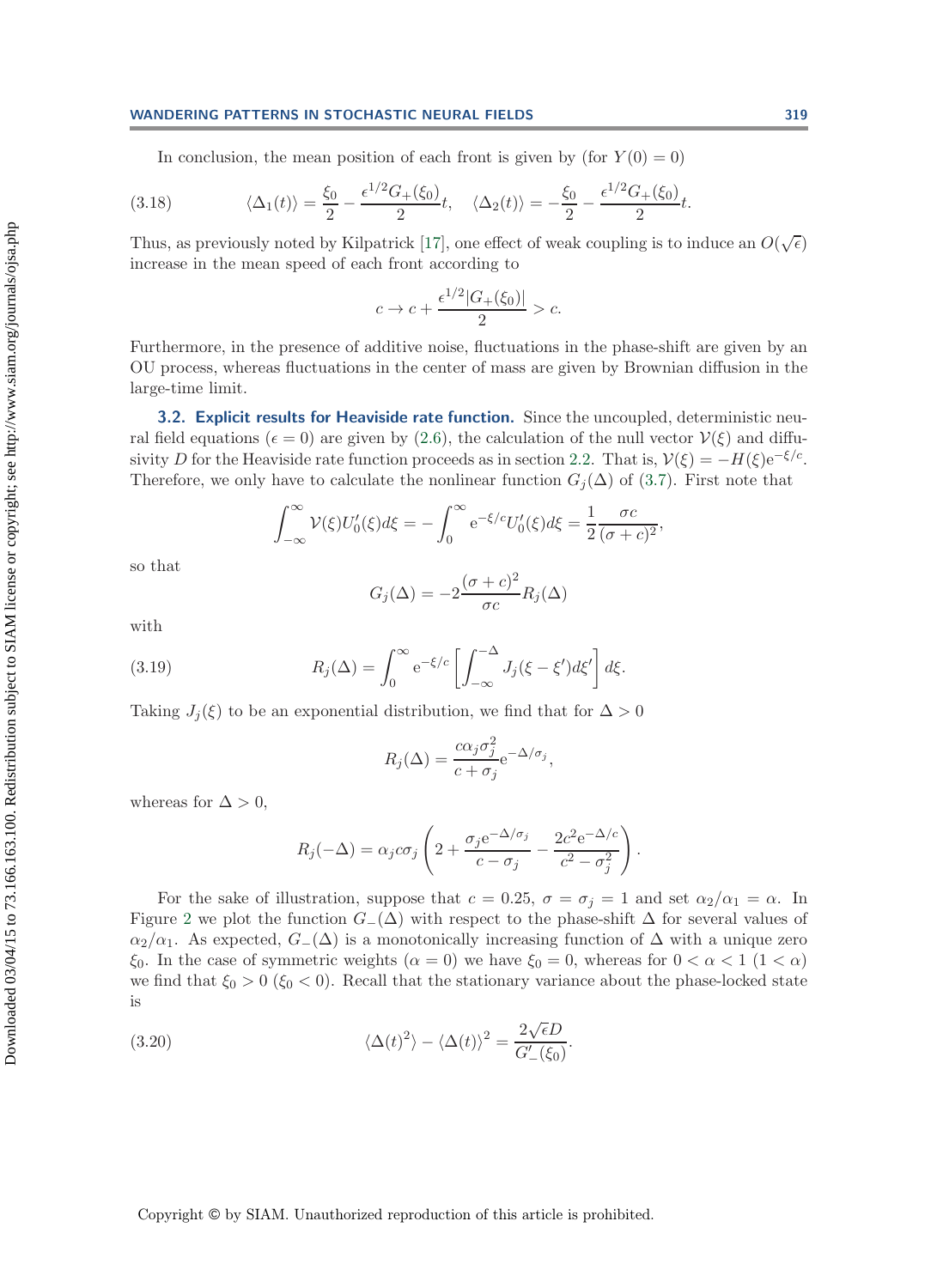

<span id="page-15-1"></span>**Figure 2.** Plot of  $G_-(\Delta)$  as a function of phase-shift  $\Delta$  for different values of the relative weight  $\alpha = \alpha_2/\alpha_1$ of excitatory coupling. Other parameter values are  $c = 0.25$  and  $\sigma = \sigma_1 = \sigma_2 = 1$ . It can be seen that there exists a unique zero  $\xi_0$  for which  $G_-(\xi_0)=0$  and  $G'(\xi_0)>0$ . If the interlaminar weights are stronger (weaker) in the direction  $2 \to 1$ , then  $\xi_0 > 0$  ( $\xi_0 < 0$ ). In the case of symmetric interlaminar connections we have  $\xi_0 = 0$ .

 $\xi_0$  is fixed by the degree of asymmetry  $\alpha$  in the interlaminar connections. However,  $G'_{-}(\xi_0)$ scales with  $\alpha_1$ , which establishes that increasing the strength of interlaminar coupling can reduce the variance, as previously highlighted by Kilpatrick [\[17\]](#page-28-5). Upon considering weight spatial scale  $\sigma = \sigma_j = 1$ , symmetric connectivity  $\alpha = 1$ , and cosine noise correlations  $C(\xi)$ cos( $\xi$ ), then D is given by [\(2.32\)](#page-8-1),  $\xi_0 = 0$ ,  $G'_{-}(0) = 2\alpha_1/\kappa$ ; thus  $\langle \Delta(t) \rangle \equiv 0$  and

<span id="page-15-2"></span>(3.21) 
$$
\langle \Delta(t)^2 \rangle - \langle \Delta(t) \rangle^2 = \frac{\sqrt{\epsilon}}{4\alpha_1 \kappa^3 (c^2 + 1)}.
$$

We compare formula [\(3.21\)](#page-15-2) to numerical simulations in Figure [3,](#page-16-0) demonstrating how the variance decreases with  $\alpha_1$  as well as the threshold  $\kappa$ .

<span id="page-15-0"></span>**4. Breakdown of linear-noise approximation.** So far we have considered examples of stochastic phase-locked fronts, in which there is a unique, stable phase-locked state in the deterministic limit. This allowed us to carry out a linear-noise approximation and thus show that fluctuations about the phase-locked state can be characterized in terms of an OU process. Here we consider an example where the linear-noise approximation breaks down due to the existence of an additional unstable phase-locked state in the absence of noise. We again consider a pair of coupled neural fields given by [\(3.1a\)](#page-10-0) and [\(3.1b\)](#page-10-1), but now take the interlaminar coupling to be given by a difference of exponentials:  $J_1 = J_2 = J$  with

<span id="page-15-3"></span>(4.1) 
$$
J(x) = \alpha_1 \left[ e^{-|x|} - \beta e^{-|x|/\gamma} \right], \quad 0 \le \beta < 1, \quad \gamma > 1.
$$

This distribution represents short-range excitation and long-range inhibition. For the sake of illustration, we assume that the interlaminar coupling is symmetric. The analysis of stochastic phase-locking proceeds along identical lines to section [3,](#page-9-0) and we obtain the nonlinear SDE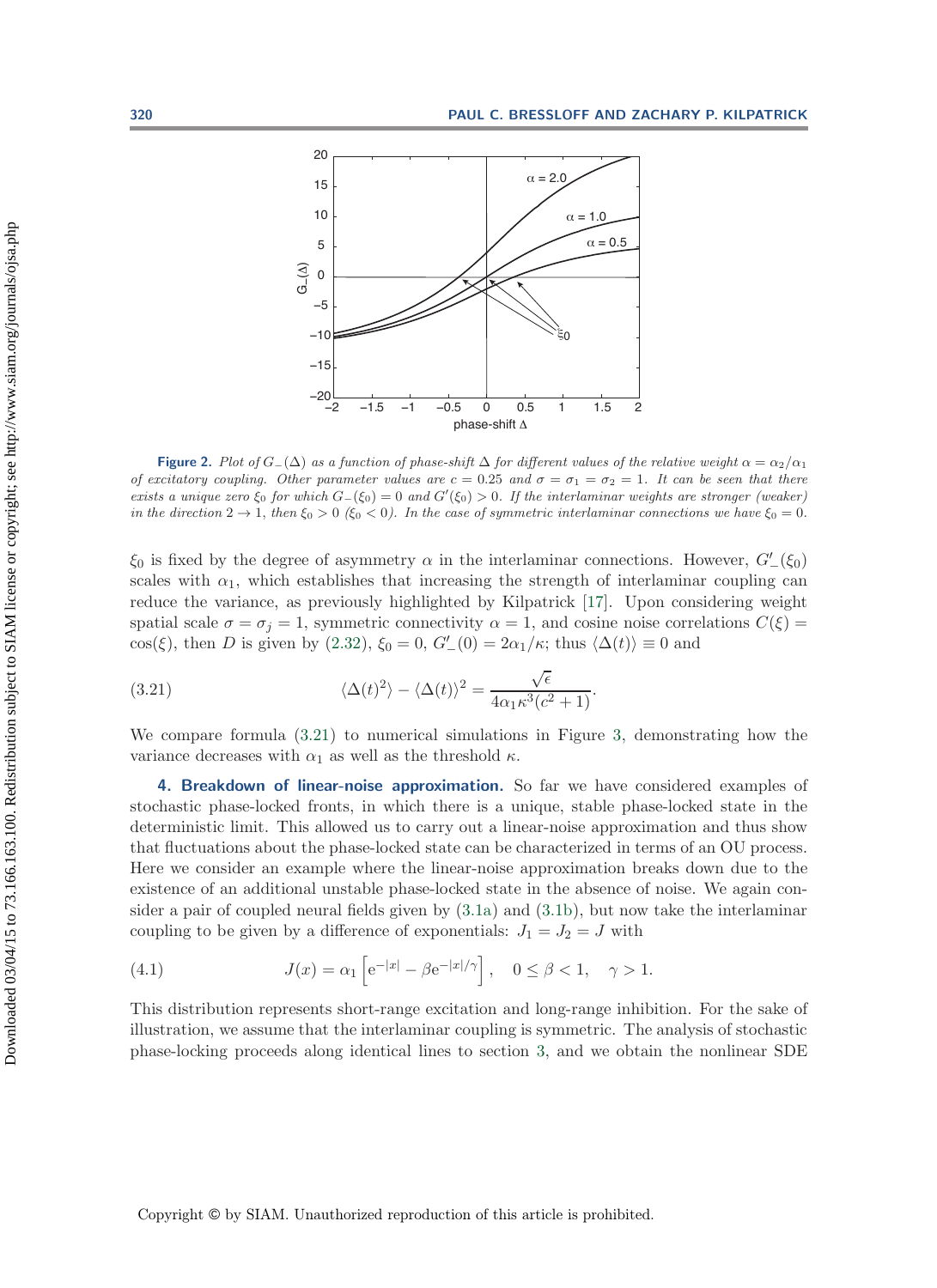

<span id="page-16-0"></span>**Figure 3.** (A) The variance in the phase difference  $\langle \Delta^2 \rangle$  saturates in the limit  $t \to \infty$ . Variance is computed as a function of time using numerical simulations (dashed line), and asymptotic theory (solid line) predicts the saturation value [\(3.21\)](#page-15-2). Interlaminar connectivity strength  $\alpha_1 = \alpha_2 = 1$ , so  $\xi_0 = 0$  and  $\langle \Delta(t) \rangle \equiv 0$ ; noise amplitude  $\epsilon = 0.0005$ . (B) The stationary variance decreases as a function of interlaminar connectivity strength  $\alpha_1 = \alpha_2$  in numerical simulations (circles) and theory (solid line). Threshold  $\kappa = 0.4$  and noise amplitude  $\epsilon = 0.0005$ . Variances are computed using 25000 realizations each.

[\(3.6\)](#page-11-0). In the absence of noise, the phase-difference  $\Delta(t)$  evolves according to [\(3.11\)](#page-12-1) with  $G_{-}(\Delta) = G(\Delta) - G(-\Delta)$  and

(4.2) 
$$
G(\Delta) = \frac{\int_{-\infty}^{\infty} V(\xi) \left[ \int_{-\infty}^{\infty} J(\xi - \xi') F(U_0(\xi' + \Delta) d\xi') \right] d\xi}{\int_{-\infty}^{\infty} V(\xi) U'_0(\xi) d\xi}
$$

for J given by [\(4.1\)](#page-15-3). In the case of a Heaviside rate function,  $G_-(\Delta)$  may be evaluated explicitly to yield

(4.3) 
$$
G_{-}(\Delta) = 4\alpha_1 \frac{(\sigma + c)^2}{\sigma} \frac{1}{c^2 - 1} \left[ c^2 (1 - e^{-\Delta/c}) - (1 - e^{-\Delta}) \right] - 4\alpha_1 \beta \gamma \frac{(\sigma + c)^2}{\sigma} \frac{1}{c^2 - \gamma^2} \left[ c^2 (1 - e^{-\Delta/c}) - \gamma^2 (1 - e^{-\Delta/\gamma}) \right].
$$

In Figure [4,](#page-17-0) we plot  $G_-(\Delta)$  for various values of  $\beta$  with  $\sigma = c = 1$  and  $\gamma = 4$ . It can be seen that for a range of  $\beta$  values, there exist three fixed points, a stable fixed point at  $\Delta = 0$ , and a pair of unstable fixed points at  $\Delta = \pm \xi_1(\beta)$ . Note that the lower bound value of  $\beta$  at which the unstable fixed points emerge is where

(4.4) 
$$
\lim_{\Delta \to \infty} G_{-}(\Delta) = 4\alpha_1 \frac{(\sigma + c)^2}{\sigma} \left[ \frac{c^2 - 1}{c^2 - 1} - \beta \gamma \frac{c^2 - \gamma^2}{c^2 - \gamma^2} \right] \equiv 0,
$$

or where  $\beta = \gamma^{-1}$ . For sufficiently large  $\beta$  (strong mutual inhibition), the system undergoes a pitchfork bifurcation, resulting in a single unstable phase-locked state. This occurs when  $G'_{-}(0) = 0$ , equivalently at

(4.5) 
$$
\beta = \beta_{pitch} := \frac{c + \gamma}{\gamma(c + 1)}.
$$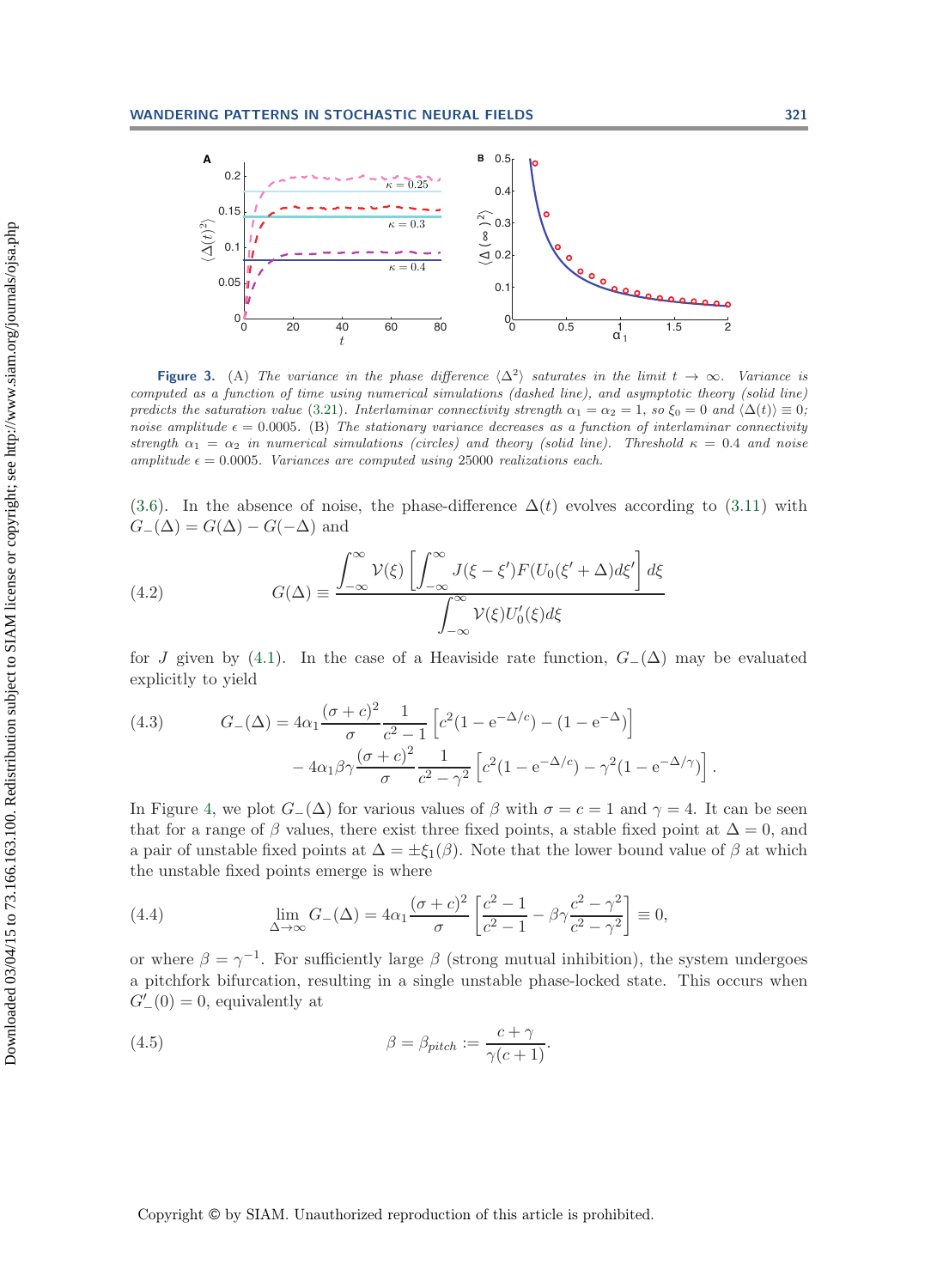

<span id="page-17-0"></span>**Figure 4.** Plot of  $G-(\Delta)$  as a function of phase-shift  $\Delta$  for different values of the inhibitory weight  $\beta$ . Other parameter values are  $\sigma = 1$ ,  $c = 0.25$ ,  $\alpha_1 = 0.25$ , and  $\gamma = 4$ . It can be seen that for intermediate values of β, a stable phase-locked state at  $\Delta = 0$  coexists with a pair of unstable fixed points at  $\Delta = \pm \xi_0(\beta)$ .

Let us focus on the regime where the stable phase-locked state at zero coexists with a pair of unstable states. If we now carry out a linear-noise approximation about the stable state, then the resulting OU process will capture the Gaussian-like fluctuations within the basin of attraction of the phase-locked state on intermediate time scales. However, on longer time scales, large fluctuations (rare events) can lead to an escape from the basin of attraction due to  $\Delta(t)$  crossing one of the unstable fixed points  $\pm \xi_1$ . Destabilization of the noise-free system is illustrated in Figure [5.](#page-18-0) Noise-induced escape from the stable state (as in Figure [6A](#page-20-0)) cannot be captured using the linear-noise approximation. The full SDE for  $\Delta(t)$  is obtained by subtracting [\(3.6a\)](#page-11-3) and [\(3.6b\)](#page-11-4), which yields

(4.6) 
$$
d\Delta(t) = -G_{-}(\Delta)dt + \sqrt{\mu}dW(t),
$$

where we have set  $4D = 1, \mu = \sqrt{\epsilon}$  and rescaled time according to  $t \to \mu t$ . Here

<span id="page-17-2"></span>
$$
\langle dW(t) \rangle = 0, \quad \langle dW(t) dW(t') \rangle = \delta(t - t') dt' dt.
$$

Let  $p(\Delta, t)$  be the probability density for the stochastic process  $\Delta(t)$  given some initial condition  $\Delta(0) = \Delta_0$ . The corresponding Fokker–Planck (FP) equation is given by

(4.7) 
$$
\frac{\partial p}{\partial t} = \frac{\partial [G_{-}(\Delta)p(\Delta,t)]}{\partial \Delta} + \frac{\mu}{2} \frac{\partial^2 p(\Delta,t)}{\partial \Delta^2} \equiv -\frac{\partial J(\Delta,t)}{\partial \Delta},
$$

where

<span id="page-17-1"></span>
$$
J(\Delta,t)=-\frac{\mu}{2}\frac{\partial p(\Delta,t)}{\partial \Delta}-G_{-}(\Delta)p(\Delta,t)
$$

and  $p(\Delta, 0) = \delta(\Delta - \Delta_0)$ . Suppose that the deterministic equation  $\Delta = -G_-(\Delta)$  has a stable fixed point at  $\Delta = 0$  and a pair of unstable fixed points at  $\Delta = \pm \xi_1$ . Thus the basin of attraction of the zero state is given by the interval  $(-\xi_1, \xi_1)$ . For small but finite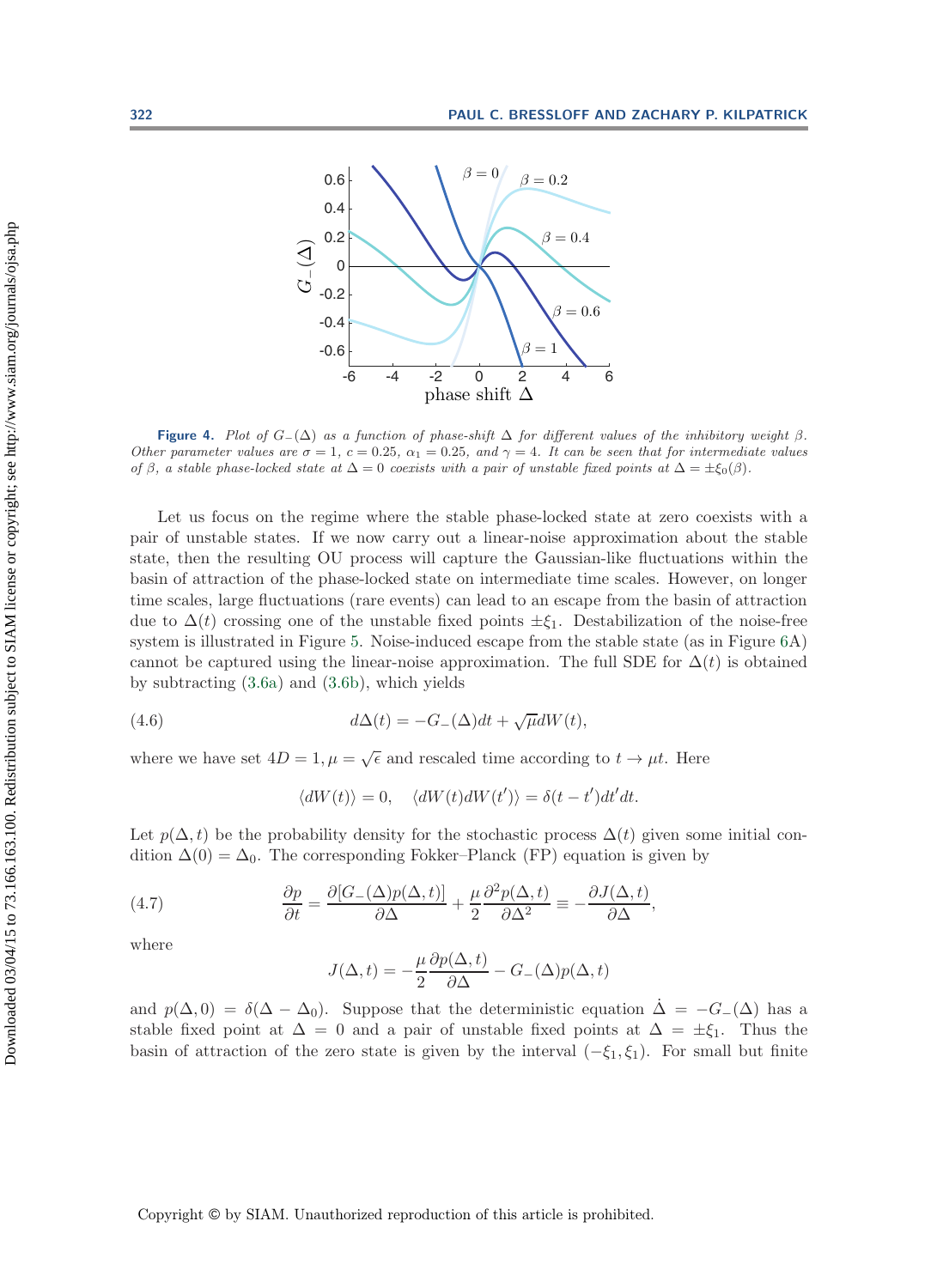

<span id="page-18-0"></span>**Figure 5.** Decoupling of fronts in the case of laterally inhibitory connectivity in  $(3.1a)$ – $(3.1b)$  with no noise. (A) For a symmetric network, starting the front positions  $\Delta_1$  and  $\Delta_2$  within the basin of attraction of the coupled state  $(\Delta_1(0) - \Delta_2(0) = 3)$  leads to long-term coupling:  $\lim_{t\to\infty} |\Delta_1(t) - \Delta_2(t)| = \lim_{t\to\infty} |\Delta(t)| = 0$ . (B) Starting front positions  $\Delta_1$  and  $\Delta_2$  outside the basin of attraction of the coupled state  $(\Delta_1(0) - \Delta_2(0) = 4)$ leads to long-term decoupling:  $\lim_{t\to\infty} |\Delta_1(t) - \Delta_2(t)| = \lim_{t\to\infty} |\Delta(t)| = \infty$ . Threshold  $\kappa = 0.4$ , so  $c = 0.25$ ; no noise  $(W_1 = W_2 \equiv 0)$ ; coupling parameters are  $\epsilon = 0.005$ ,  $\alpha = 1$ ,  $\beta = 0.4$ ,  $\gamma = 4$ . This results in the unstable fixed point (separatrix) occurring at  $\Delta = \Delta_1 - \Delta_2 \approx 3.78$ . In all figures, the pink (blue) curve represents the leading edge of the front (trajectory of threshold crossing point) for  $j = 1$   $(j = 2)$ .

 $\mu$ , fluctuations can induce rare transitions out of the basin of attraction due to a metastable trajectory crossing one of the points  $\pm \xi_1$ . Assume that the stochastic system is initially at  $\Delta_0 = 0$ . In order to solve the first passage time problem for escape from the basin of attraction of the zero fixed point, we impose absorbing boundary conditions at  $\pm \xi_1$ ; that is, we set  $p(\pm \xi_1, t) = 0$ . Let  $T(\Delta)$  denote the (stochastic) first passage time for which the system first reaches one of the points  $\pm \xi_1$ , given that it started at  $\Delta \in (-\xi_1, \xi_1)$ . The distribution of first passage times is related to the survival probability that the system hasn't yet reached  $\pm \xi_1$ :

(4.8) 
$$
S(t) \equiv \int_{-\xi_1}^{\xi_1} p(\Delta, t) d\Delta.
$$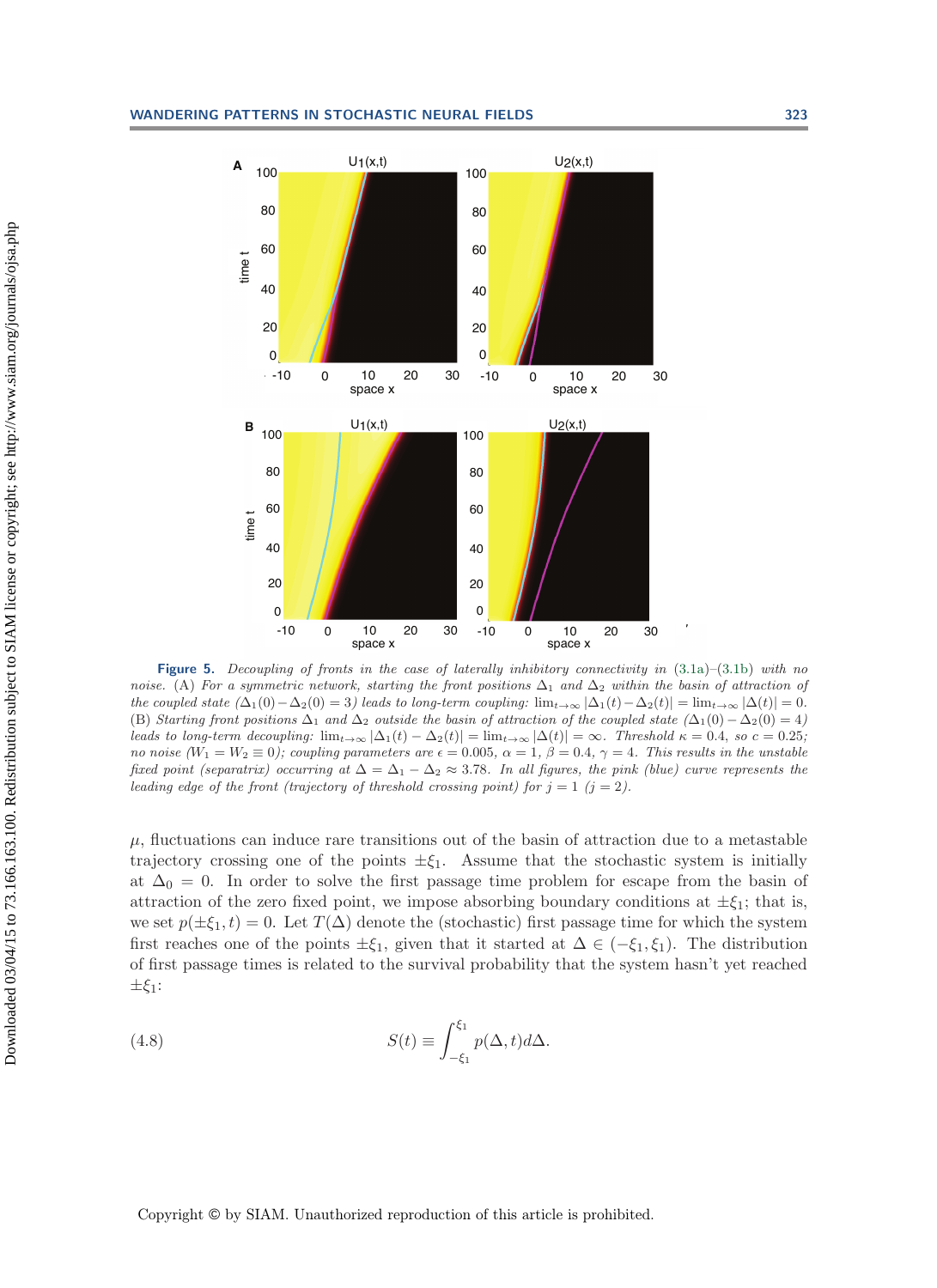That is,  $Prob(t > T) = S(t)$  and the first passage time density is

(4.9) 
$$
f(t) = -\frac{dS}{dt} = -\int_{-\xi_1}^{\xi_1} \frac{\partial p}{\partial t}(\Delta, t) d\Delta.
$$

Substituting for  $\partial p/\partial t$  using the FP equation [\(4.7\)](#page-17-1) shows that

(4.10) 
$$
f(t) = \int_{-\xi_1}^{\xi_1} \frac{\partial J(\Delta, t)}{\partial \Delta} d\Delta = J(\xi_1, t) - J(-\xi_1, t).
$$

The first passage time density can thus be interpreted as the total probability flux leaving the basin of attraction through the absorbing boundaries.

Using standard analysis, one can show that the mean first passage time (MFPT)  $\tau(\Delta)$  =  $\langle T \rangle$  satisfies the backward equation [\[14,](#page-28-17) [28\]](#page-29-3)

(4.11) 
$$
-G_{-}(\Delta)\frac{d\tau}{d\Delta} + \frac{\mu}{2}\frac{d^2\tau}{d\Delta^2} = -1,
$$

with the boundary conditions  $\tau(\pm \xi_1) = 0$ . Solving this equation yields

(4.12) 
$$
\tau(\Delta) = \tau_1(\Delta) - \tau_2(\Delta),
$$

with

(4.13) 
$$
\tau_1(\Delta) = \frac{2}{\mu} \left( \int_{-\xi_1}^{\xi_1} \frac{dy}{\psi(y)} \right)^{-1} \left( \int_{-\xi_1}^{\Delta} \frac{dy}{\psi(y)} \right) \left[ \int_{\Delta}^{\xi_1} \frac{dy'}{\psi(y')} \int_{-\xi_1}^{y'} \psi(z) dz \right],
$$

(4.14) 
$$
\tau_2(\Delta) = \frac{2}{\mu} \left( \int_{-\xi_1}^{\xi_1} \frac{dy}{\psi(y)} \right)^{-1} \left( \int_{\Delta}^{\xi_1} \frac{dy}{\psi(y)} \right) \left[ \int_{-\xi_1}^{\Delta} \frac{dy'}{\psi(y')} \int_{-\xi_1}^{y'} \psi(z) dz \right],
$$

and

(4.15) 
$$
\psi(\Delta) = \exp \left[ -\frac{2}{\mu} \int_0^{\Delta} G_-(y) dy \right].
$$

We can simplify the analysis considerably by exploiting the symmetry of the given problem, namely, that  $G_-(\Delta) = -G_-(-\Delta)$  and hence  $\psi(\Delta) = \psi(-\Delta)$ . It is then straightforward to show that

<span id="page-19-0"></span>(4.16) 
$$
\tau(0) = \frac{2}{\mu} \int_0^{\xi_1} \frac{dy'}{\psi(y')} \int_0^{y'} \psi(z) dz.
$$

This is identical to the formula for the MFPT for escape from the interval  $[0, \xi_1)$  starting at  $\Delta = 0$  with a reflecting boundary at  $\Delta = 0$  and an absorbing boundary at  $\Delta = \xi_1$ . Using steepest descents, one can now derive the classical Arrhenius formula [\[14\]](#page-28-17)

(4.17) 
$$
\tau(0) \sim \frac{2\pi}{\sqrt{|U''(\xi_1)|U''(0)}} e^{2[U(\xi_1)-U(0)]/\mu},
$$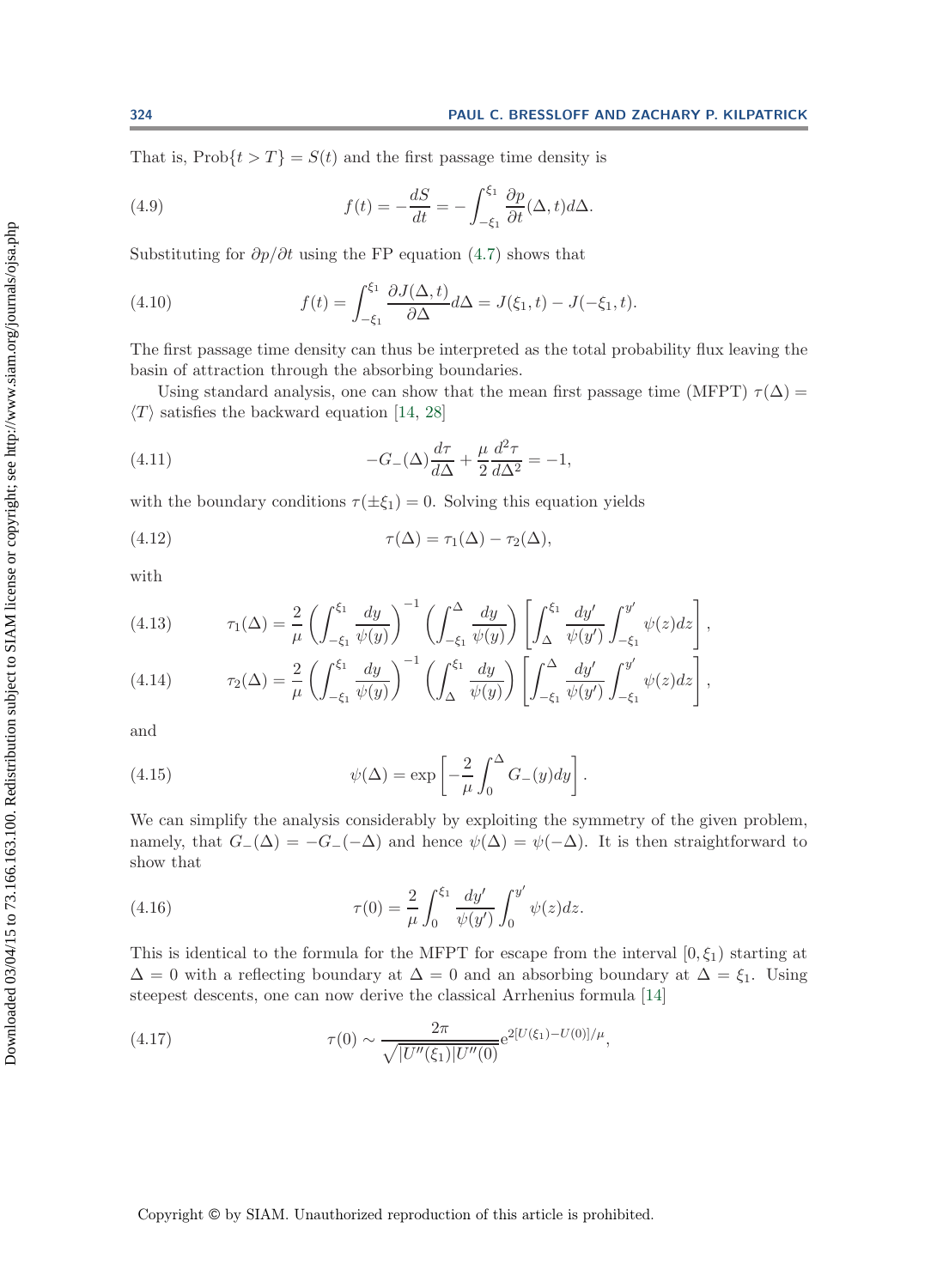## **WANDERING PATTERNS IN STOCHASTIC NEURAL FIELDS 325**



<span id="page-20-0"></span>**Figure 6.** (A) Numerical simulation demonstrating a phase-slip (arrows) for two coupled fronts in the system [\(3.1a\)](#page-10-0)–[\(3.1b\)](#page-10-1), using the exponential coupling function [\(3.3\)](#page-10-3) with  $\alpha_1 = \alpha_2 = 0.1$ . Overlaid lines represent the evolution of the leading edge of the fronts in times  $\Delta_1(t)$  and  $\Delta_2(t)$ . (B) Average time  $\tau(0) = \langle T \rangle$  until a phase-slip increases as a function of the interlaminar coupling strength  $\alpha_1 = \alpha_2$ . Theory (solid line) computed using [\(4.16\)](#page-19-0) is compared with numerical simulation results (circles) as the coupling  $\alpha_1$  is varied. Threshold  $\kappa = 0.4$ , noise amplitude  $\epsilon = 0.003$ . Mean first passage times  $\langle T \rangle$  are computed with 1000 samples.

where

(4.18) 
$$
U(\Delta) = \int_0^{\Delta} G_-(y) dy.
$$

We compare our theory for the MFPT  $\langle T \rangle = \tau(0)$  to numerical simulations for symmetric lateral inhibitory connectivity  $(4.1)$  and cosine noise correlations, so D satisfies  $(2.32)$ , showing in Figure [6](#page-20-0) that the marginal rare event statistic is captured for low enough values of coupling strength  $\alpha_1$ . However, as expected, our theory breaks down as the coupling strength  $\alpha_1$  is increased. Our perturbation analysis is built upon the assumption of weak coupling between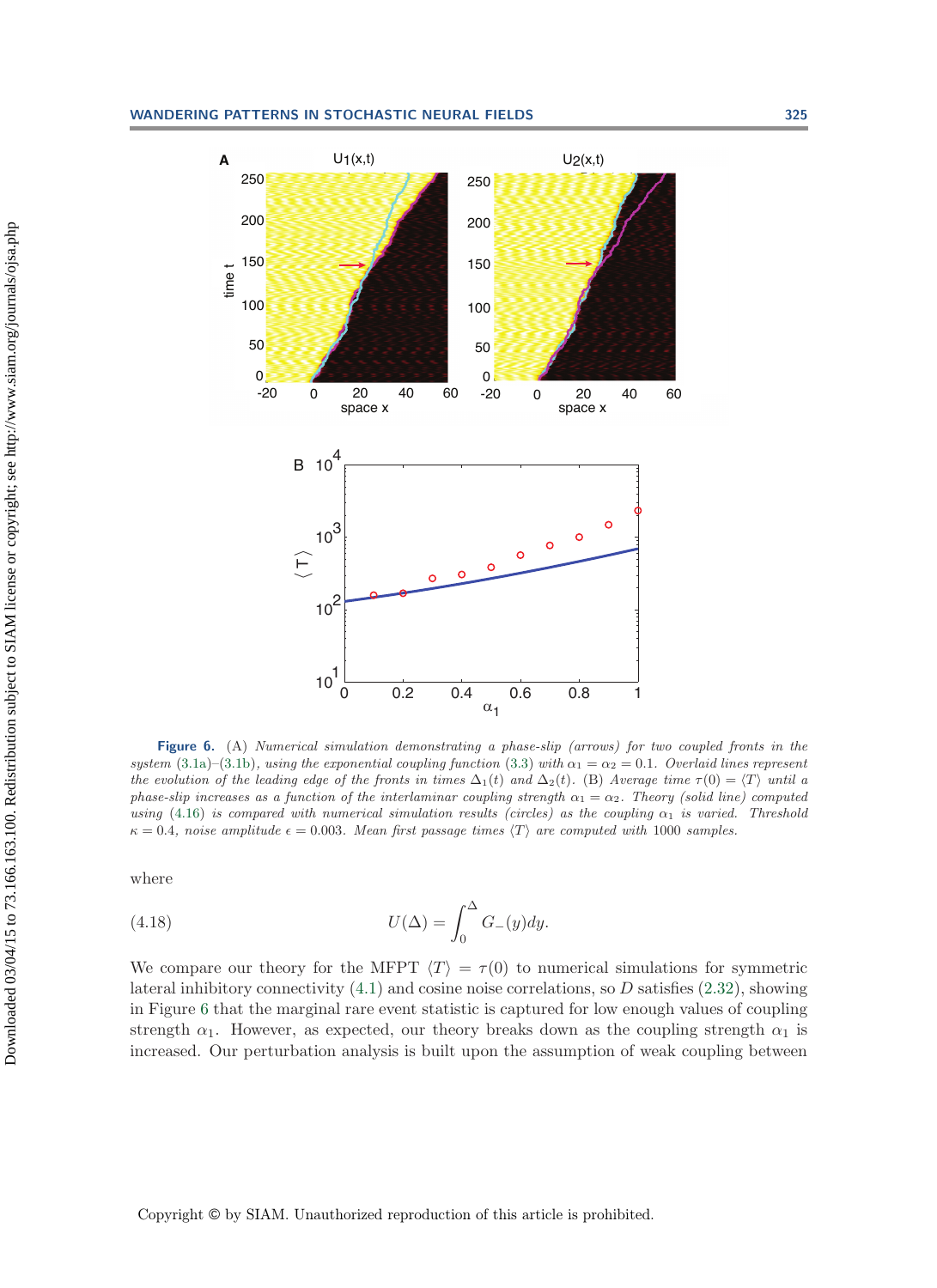layers, so the reduced system will be a poorer characterization of the full integrodifferential system's dynamics for stronger coupling. For example, our reduced system does not account for the reshaping of the front profile by the interlaminar coupling, which likely impacts the waiting time until front decoupling. Fronts' shapes may be altered in ways such that there are multiple crossings of the firing rate threshold  $\kappa$ , and capturing this feature would require a more detailed reduced system.

The above analysis provides another example where knowledge of the nonlinear nature of the phase-shift dynamics is crucial for determining the effects of noise. In sections [2](#page-2-0) and [3,](#page-9-0) the nonlinearity determined the unique phase-locked state  $\xi_0$  about which we could carry out a linear-noise approximation. Here, the explicit form of the nonlinearity is required in order to determine the rate of escape from a (meta)stable phase-locked state that coexists with a pair of unstable states. Note that, as expected, the mean escape time is exponentially large in the weak noise limit  $\mu \to 0$ , since  $U(\xi_1) > U(0)$ .

<span id="page-21-0"></span>**5. Bumps in weakly coupled stochastic neural fields.** Kilpatrick has previously shown that interlaminar coupling can reduce the long-term diffusion of bumps in stochastic neural fields [\[16,](#page-28-4) [18\]](#page-28-19). Effective equations for the stochastic motion of bumps derived in this work tended to be linear SDEs, such as OU processes. However, in [\[20\]](#page-28-2) it was shown how the impact of spatial heterogeneities can be accounted for by a nonlinear SDE that incorporates the effective potential bestowed by the heterogeneity. Here, we extend this previous work as well as our analysis of coupled fronts by considering nonlinear contributions to the effective dynamics of bumps coupled in laminar neural fields. We focus on a pair of identical neural fields on the ring  $x \in (-\pi, \pi]$ , labeled  $j = 1, 2$  and mutually coupled by interlaminar weight distributions  $J_1(x)$  and  $J_2(x)$ :

<span id="page-21-2"></span>(5.1a) 
$$
\tau dU_1(x,t) = \left[ -U_1(x,t) + \int_{-\pi}^{\pi} w(x-y) F(U_1(y,t)) dy \right] dt + \epsilon^{1/2} \int_{-\pi}^{\pi} J_1(x-y) F(U_2(y,t)) dy dt + \epsilon^{1/2} \tau^{1/2} dW_1(x,t)
$$

and

<span id="page-21-3"></span>(5.1b) 
$$
\tau dU_2(x,t) = \left[ -U_2(x,t) + \int_{-\pi}^{\pi} w(x-y) F(U_2(y,t)) dy \right] dt
$$

(5.1c) 
$$
+ \epsilon^{1/2} \int_{-\pi}^{\pi} J_2(x-y) F(U_1(y,t)) dy dt + \epsilon^{1/2} \tau^{1/2} dW_2(x,t).
$$

The spatially extended Wiener processes  $W_1(x,t)$  and  $W_2(x,t)$  are defined on  $x \in (-\pi, \pi]$ with

(5.2) 
$$
\langle dW_j(x,t) \rangle = 0, \quad \langle dW_i(x,t) dW_j(x',t) \rangle = 2C(x-x')\delta_{i,j}\delta(t-t')dtdt'.
$$

Coupling within a layer  $w(x - y)$  is assumed to be an even function of lateral inhibitory type [\[1,](#page-28-11) [8,](#page-28-13) [20\]](#page-28-2). For comparison with numerical simulations, we assume intralaminar coupling

<span id="page-21-1"></span>
$$
(5.3) \t\t w(x) = \cos(x)
$$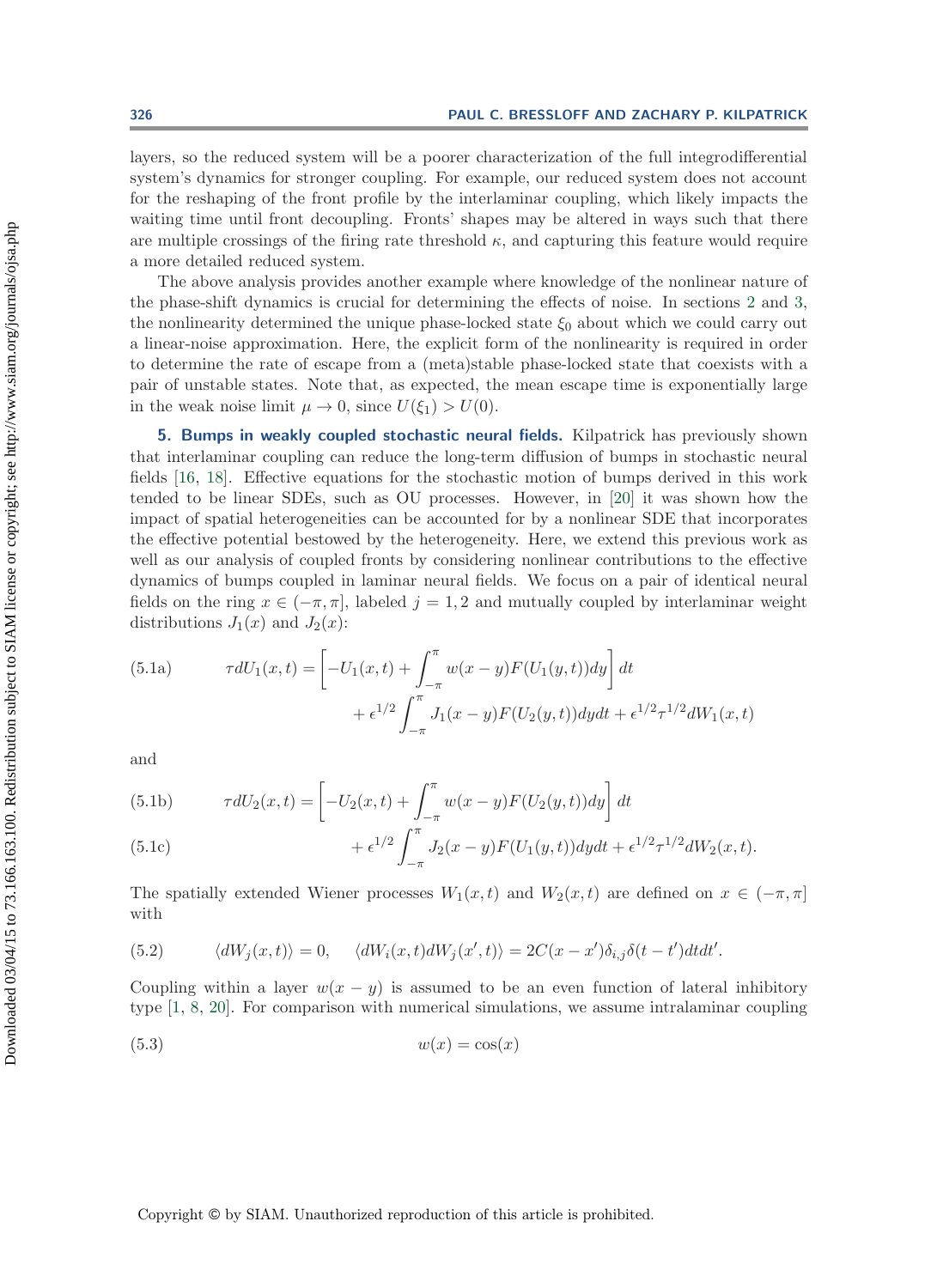and interlaminar coupling  $J_i(x)$  may be asymmetric,

<span id="page-22-2"></span>(5.4) 
$$
J_j(x) = \alpha_j \cos(x),
$$

and we will allow  $\alpha_i$  to be negative or positive. We will also set the time scale  $\tau = 1$ .

In the absence of interlaminar coupling and noise ( $\epsilon = 0$ ), it can be shown that each neural field independently supports a stationary pulse solution (bump), which satisfies the equation

<span id="page-22-0"></span>(5.5) 
$$
U_0(x) = \int_{-\pi}^{\pi} w(x - y) F(U_0(y)) dy
$$

(see [\[20\]](#page-28-2) for details). Each neural field is translationally symmetric, so each bump  $U_0(x)$  is centered at an arbitrary location in the neural field. The nonlinear effects of noise and weak coupling upon the position of the bumps can then be analyzed along identical lines to that of traveling fronts in section [3,](#page-9-0) after setting  $c = 0$  and taking  $x \in [-\pi, \pi]$  rather than  $x \in \mathbb{R}$ . In particular, writing

(5.6) 
$$
U_j(x,t) = U_0(x - \Delta_j(t)) + \epsilon^{1/2} \Phi_j(x - \Delta_j(t), t), \quad j = 1, 2,
$$

we find that the displacements  $\Delta_i(t)$  satisfy the Langevin equation [\(3.6\)](#page-11-0) with  $V(\mathbf{x})$  now the null vector of the non-self-adjoint linear operator

(5.7) 
$$
\widehat{L}A(x) = -A(x) + \int_{-\pi}^{\pi} w(x - x')F'(U_0(x'))A(x')dx'
$$

for any function  $A(x) \in L^2([-\pi, \pi])$  and  $U_0$  a bump solution. (The integrals in [\(3.7\)](#page-11-2), [\(3.8\)](#page-11-5), and [\(3.10\)](#page-11-6) are now taken with respect to the circle rather than the real line.) Continuing along identical lines to section [3,](#page-9-0) we can show that the phase difference  $\Delta(t)=\Delta_1(t)-\Delta_2(t)$  evolves according to [\(3.11\)](#page-12-1). Hence, a stable phase locked state  $\Delta(t) = x_0$  will satisfy  $G_-(x_0) = 0$  and  $G'(x_0) > 0$ . Finally, carrying out a linear noise approximation establishes that fluctuations about the phase-locked state are given by an OU process, whereas fluctuations in the center of mass are given by Brownian diffusion in the large-time limit, as was previously found in [\[16\]](#page-28-4). Moreover, in the limit  $t \to \infty$ ,

(5.8) 
$$
\langle \Delta(t)^2 \rangle - \langle \Delta(t) \rangle^2 = \frac{2\sqrt{\epsilon}D}{G'_{-}(x_0)},
$$

with

<span id="page-22-1"></span>(5.9) 
$$
D = \frac{\int_{-\pi}^{\pi} \int_{-\pi}^{\pi} \mathcal{V}(x) C(x - x') \mathcal{V}(x') dx' dx}{\left[\int_{-\pi}^{\pi} \mathcal{V}(x) U_0'(x) dx\right]^2},
$$

and  $G_-(\Delta) = G_1(\Delta) - G_2(-\Delta)$  for

(5.10) 
$$
G_j(\Delta) = \frac{\int_{-\pi}^{\pi} \mathcal{V}(x) \left[ \int_{-\pi}^{\pi} J_j(x - x') F(U_0(x' + \Delta)) dx' \right] dx}{\int_{-\pi}^{\pi} \mathcal{V}(x) U'_0(x) dx}.
$$

#### Copyright © by SIAM. Unauthorized reproduction of this article is prohibited.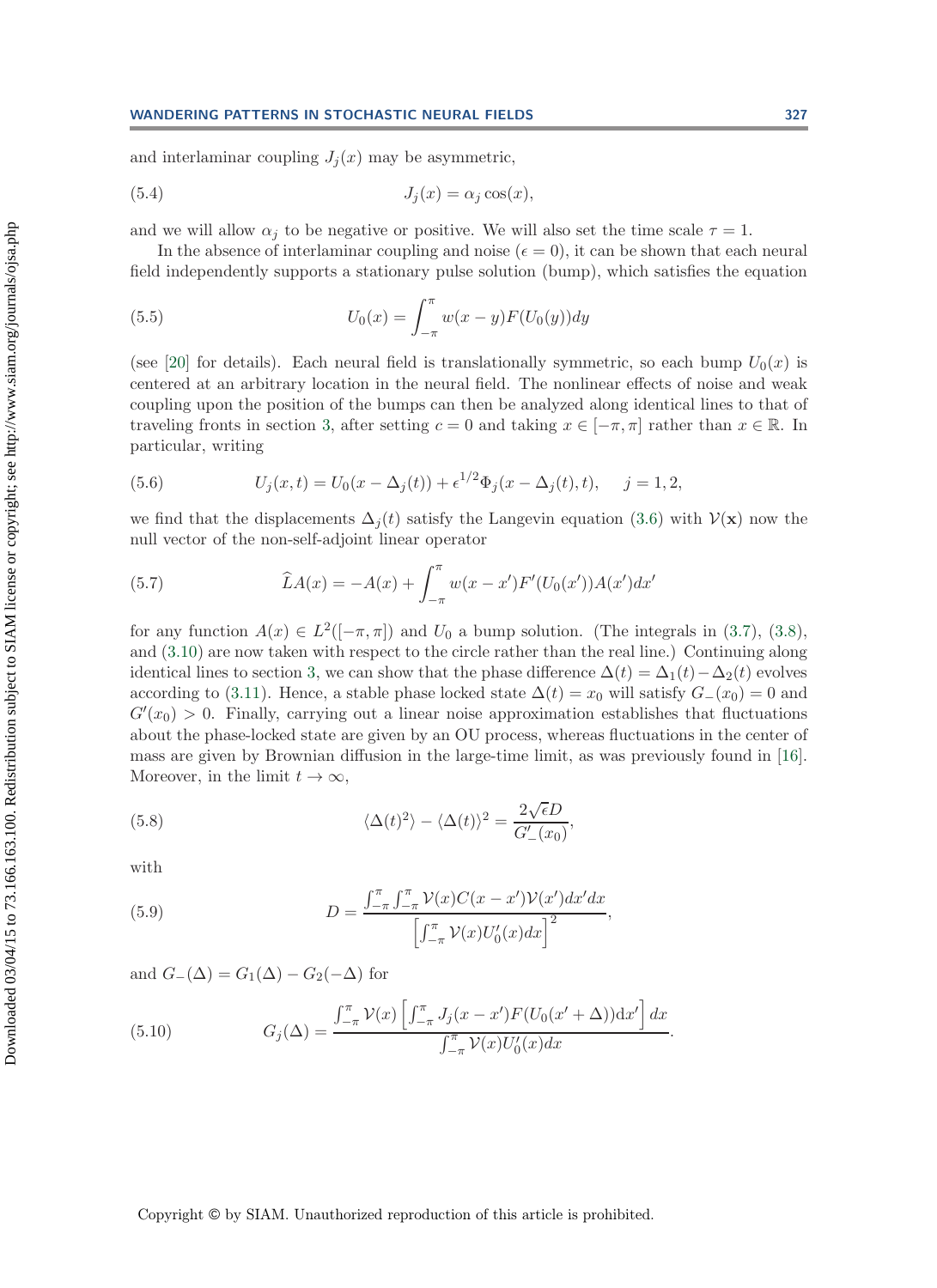**5.1. Explicit results for Heaviside rate function.** The uncoupled deterministic neural field equations ( $\epsilon = 0$ ) are given by

(5.11) 
$$
\frac{\partial u_j(x,t)}{\partial t} = -u_j(x,t) + \int_{-\pi}^{\pi} w(x-y)H(u_j(y,t) - \kappa)dy, \quad j = 1, 2.
$$

Thus, for a cosine weight function [\(5.3\)](#page-21-1), bump solutions satisfy [\(5.5\)](#page-22-0), so fixing their peak to be at  $x = 0$ , we have [\[20\]](#page-28-2)

(5.12) 
$$
U_0(x) = A \cos x, \quad U'_0(x) = -A \sin x, \quad A = \sqrt{1 + \kappa^2} - \sqrt{1 - \kappa^2},
$$

and

(5.13) 
$$
U_0(\pm a) = \kappa, \quad a = \frac{\pi}{4} \pm \left(\frac{\pi}{4} - \frac{1}{2}\sin^{-1}\kappa\right),
$$

where the wider bump (larger a) will be stable [\[20\]](#page-28-2). The null space  $\mathcal{V}(x)$  of the adjoint operator  $\widehat{L}^*$  satisfies

(5.14) 
$$
\mathcal{V}(x) = \frac{\delta(x+a)}{|U'(a)|} \int_{-\pi}^{\pi} \cos(a+y) \mathcal{V}(y) dy + \frac{\delta(x-a)}{|U'(a)|} \int_{-\pi}^{\pi} \cos(a-y) \mathcal{V}(y) dy,
$$

which has solution  $V(x) = \delta(x+a) - \delta(x-a)$ . For concreteness, we take  $C(x) = C_0 \cos(x)$ , where  $C_0$  has units of length. It follows from  $(5.9)$  that

<span id="page-23-1"></span>(5.15) 
$$
D = C_0 \frac{\left(\int_{-\pi}^{\pi} \mathcal{V}(x) \sin(x) dx\right)^2 + \left(\int_{-\pi}^{\pi} \mathcal{V}(x) \cos(x) dx\right)^2}{\left[U'_0(a) - U'_0(-a)\right]^2} = \frac{C_0}{2 + 2\sqrt{1 - \kappa^2}}.
$$

Moreover, noting that

(5.16) 
$$
\int_{-\pi}^{\pi} \mathcal{V}(x)U_0'(x)dx = U_0'(-a) - U_0'(a) = 2A\sin a
$$

and taking cosine interlaminar connectivity [\(5.4\)](#page-22-2), we have  $G_i(\Delta) = \alpha_i \sin \Delta$ , so that

<span id="page-23-0"></span>(5.17) 
$$
G_{\pm}(\Delta) = (\alpha_1 \mp \alpha_2) \sin \Delta.
$$

A related result was derived in [\[20\]](#page-28-2), demonstrating that weak nonlinear spatial heterogeneities can be inherited by the underlying dynamics of stochastically moving bumps in single-layer neural fields. Hence, w can immediately identify the two fixed points on  $\Delta \in (-\pi, \pi]$ , where  $G_-(\Delta) \equiv 0$  at  $\bar{\Delta} = 0, \pi$ . Their stability is easily computed,

(5.18) 
$$
\lambda_0 \equiv -G'_{-}(0) = -(\alpha_1 + \alpha_2),
$$

(5.19) 
$$
\lambda_{\pi} \equiv -G'_{-}(\pi) = (\alpha_{1} + \alpha_{2}),
$$

so if  $\alpha_1 + \alpha_2 > 0$ , then  $x_0 = 0$   $(x_1 = \pi)$  is stable (unstable), and if  $\alpha_1 + \alpha_2 < 0$ , then  $x_1 = 0$  $(x_0 = \pi)$  is unstable (stable). Thus, for locally inhibitory connectivity, the bumps' positions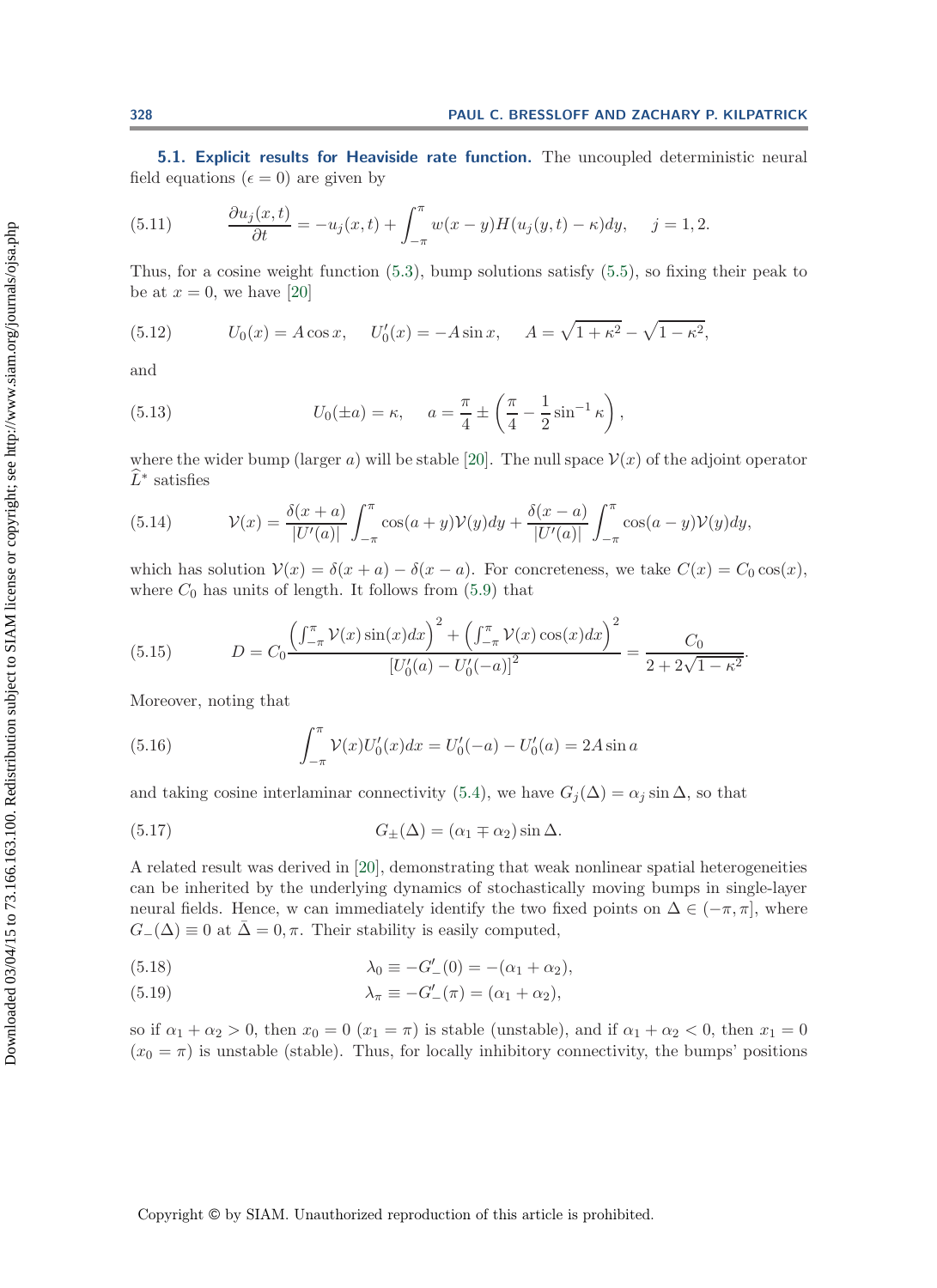

<span id="page-24-1"></span>**Figure 7.** (A) The variance in the phase difference  $\langle \Delta^2 \rangle$  (note the mean  $\langle \Delta \rangle \equiv 0$ ) saturates in the limit  $t \to \infty$ . Variance is computed as a function of time using numerical simulations (dashed line), and asymptotic theory (solid line) predicts the saturation value [\(5.20\)](#page-24-0). Threshold  $\kappa = 0.5$ ; interlaminar connectivity strength  $\alpha_1 = \alpha_2 = 1$ ; noise amplitude  $\epsilon = 0.01$ . (B) The stationary variance decreases as a function of interlaminar connectivity strength  $\alpha_1 = \alpha_2$  in numerical simulations (circles) and theory (solid line). Other parameters are as in (A). Variances are computed using 5000 realizations each.

can be driven apart  $(x_0 = \pi)$ , so they are antiphase relative to one another. Either way, we can compute the stationary variance about the phase-locked state

<span id="page-24-0"></span>(5.20) 
$$
\langle \Delta(t)^2 \rangle - \langle \Delta(t) \rangle^2 = \frac{2\sqrt{\epsilon}D}{G'_{-}(x_0)} = \frac{C_0\sqrt{\epsilon}}{|\alpha_1 + \alpha_2|(1 + \sqrt{1 - \kappa^2})}.
$$

Thus, we recover the result from [\[16\]](#page-28-4), showing the strength of interlaminar coupling reduces variance in stochastic bump motion. We demonstrate in Figure [7](#page-24-1) that the variance in the phase difference is well approximated by [\(5.20\)](#page-24-0) as compared with numerical simulations.

**5.2. Noise-induced phase-slips.** As in the case of fronts, noise not only causes the center of mass of both bumps to wander diffusively, it can also lead to rare events, where the bumps temporarily become uncoupled. Typically, noise will perturb the phase difference  $\Delta(t)$ , while the local dynamics of the stable fixed point will pull the phase difference back to  $x_0$ . However, on longer time scales, large fluctuations can lead to  $\Delta(t)$  crossing the separatrix given by the unstable fixed point  $x_1$ . These events cannot be captured by a linear-noise approximation. Note that a similar observation was made by Kilpatrick and Ermentrout in [\[20\]](#page-28-2) in a single-layer network with periodic spatial heterogeneity in the weight function.

The nonlinear SDE describing the stochastic motion of the phase difference  $\Delta(t)$  is given by [\(4.6\)](#page-17-2). Let  $p(\Delta, t)$  be the probability density of the stochastic process  $\Delta(t)$  given initial condition  $\Delta(0) = \Delta_0$ . The corresponding FP equation takes the form

(5.21) 
$$
\frac{\partial p}{\partial t} = \frac{\partial [G_{-}(\Delta)p(\Delta,t)]}{\partial \Delta} + \frac{\mu}{2} \frac{\partial^2 p(\Delta,t)}{\partial \Delta^2} \equiv -\frac{\partial J(\Delta,t)}{\partial \Delta},
$$

where

$$
J(\Delta,t)=-\frac{\mu}{2}\frac{\partial p(\Delta,t)}{\partial \Delta}-G_{-}(\Delta)p(\Delta,t)
$$

and  $p(\Delta, 0) = \delta(\Delta - \Delta_0)$ . As in the case of fronts, we suppose that the deterministic equation  $\Delta = -G_{-}(\Delta)$  has a stable fixed point at  $\Delta = 0$  and a pair of unstable fixed points at  $\Delta = \pm x_1$ .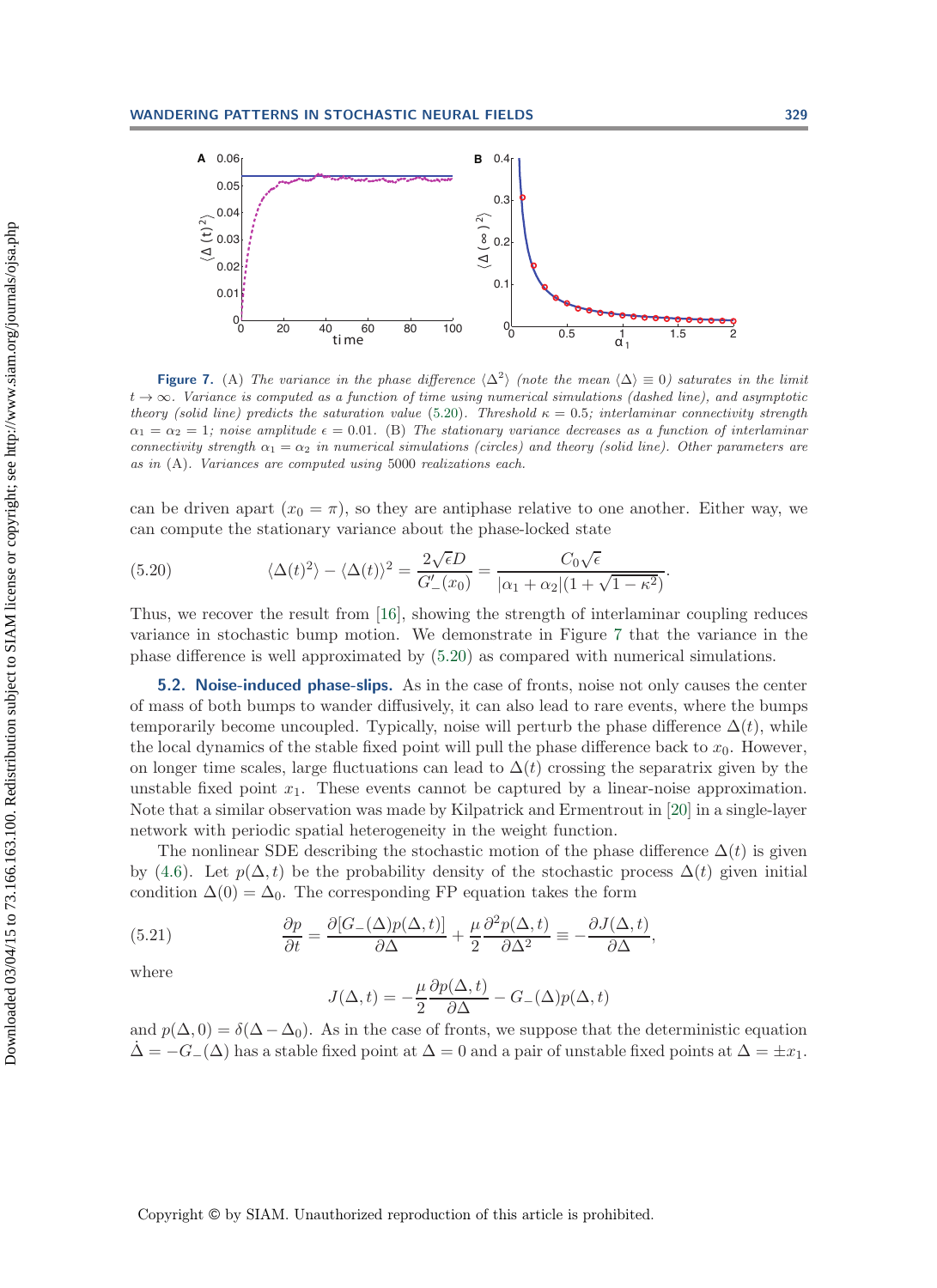Thus the basin of attraction of the zero state is given by the interval  $(-x_1, x_1)$ . For small but finite  $\mu$ , fluctuations can induce rare transitions where trajectories cross through one of the unstable separatrices  $\pm x_1$ . To solve the first passage time problem for these phase-slips, starting with  $\Delta(0) = 0$ , we impose absorbing boundary conditions at  $\pm x_1$ ; that is, we set  $p(\pm x_1, t) = 0$ . Let  $T(\Delta)$  denote the (stochastic) first passage time for which the system first reaches one of the points  $\pm x_1$ , given that it started at  $\Delta \in (-x_1, x_1)$ . As in the case of fronts, one can show that the MFPT  $\tau(0) = \langle T(0) \rangle$  is given by the formula

(5.22) 
$$
\tau(0) = \frac{2}{\mu} \int_0^{x_1} \frac{dy'}{\psi(y')} \int_0^{y'} \psi(z) dz,
$$

where

(5.23) 
$$
\psi(\Delta) = \exp \left[ -\frac{2}{\mu} \int_0^{\Delta} G_-(y) dy \right].
$$

We can obtain explicit results in the case of a Heaviside rate function, local cosine weight function [\(5.3\)](#page-21-1), and cosine interlaminar connectivity [\(5.4\)](#page-22-2). To begin, we employ equation [\(5.17\)](#page-23-0) to note that

(5.24) 
$$
\psi(\Delta) = \exp\left[-\frac{2(\alpha_1 + \alpha_2)}{\mu} \int_0^{\Delta} \sin(y) dy\right] = \exp\left[-\bar{\alpha}(1 - \cos \Delta)\right],
$$

where  $\bar{\alpha} = 2(\alpha_1 + \alpha_2)/\mu$ . Thus,

<span id="page-25-0"></span>(5.25) 
$$
\tau(0) = \frac{2}{\mu} \int_0^{\pi} \int_0^x e^{\bar{\alpha}(\cos y - \cos x)} dy dx,
$$

which is straightforward to integrate using numerical quadrature. We compare in Figure [8](#page-26-0) the analytically derived approximation to the mean time between phase-slips [\(5.25\)](#page-25-0) to results computed numerically simulating the full system of stochastic integrodifferential equations  $(5.1a)$ – $(5.1b)$ . The theory we compare assumes cosine noise correlations  $(C(x) = C_0 \cos(x))$ , so that D is given by [\(5.15\)](#page-23-1). Assuming symmetric coupling  $\alpha_1 = \alpha_2 = \alpha$  and inverting the rescaling  $t \to \mu^{-1}t$ , we have

<span id="page-25-1"></span>(5.26) 
$$
\tau(0) = \frac{1}{2\epsilon D} \int_0^{\pi} \int_0^x e^{\frac{\alpha}{\sqrt{\epsilon}D} (\cos y - \cos x)} dy dx.
$$

**6. Discussion.** In this paper we have explored the impact of stimuli and coupling on the stochastic motion of patterns in neural field equations. Our main advance is to demonstrate nonlinear contributions to the effective stochastic equations for the position of wandering patterns. In order to achieve this, we have assumed that the stimuli or the coupling between multiple layers of a neural field are weak, namely, having comparable amplitude to the spatiotemporal noise term that forces the system. Then, utilizing a small noise and small coupling expansion, we have derived nonlinear Langevin equations whose effective potentials are shaped by the spatial profile of coupling. This allows us to approximate the statistics of rare events, such as large deviations whereby waves become decoupled from one another, analogous to the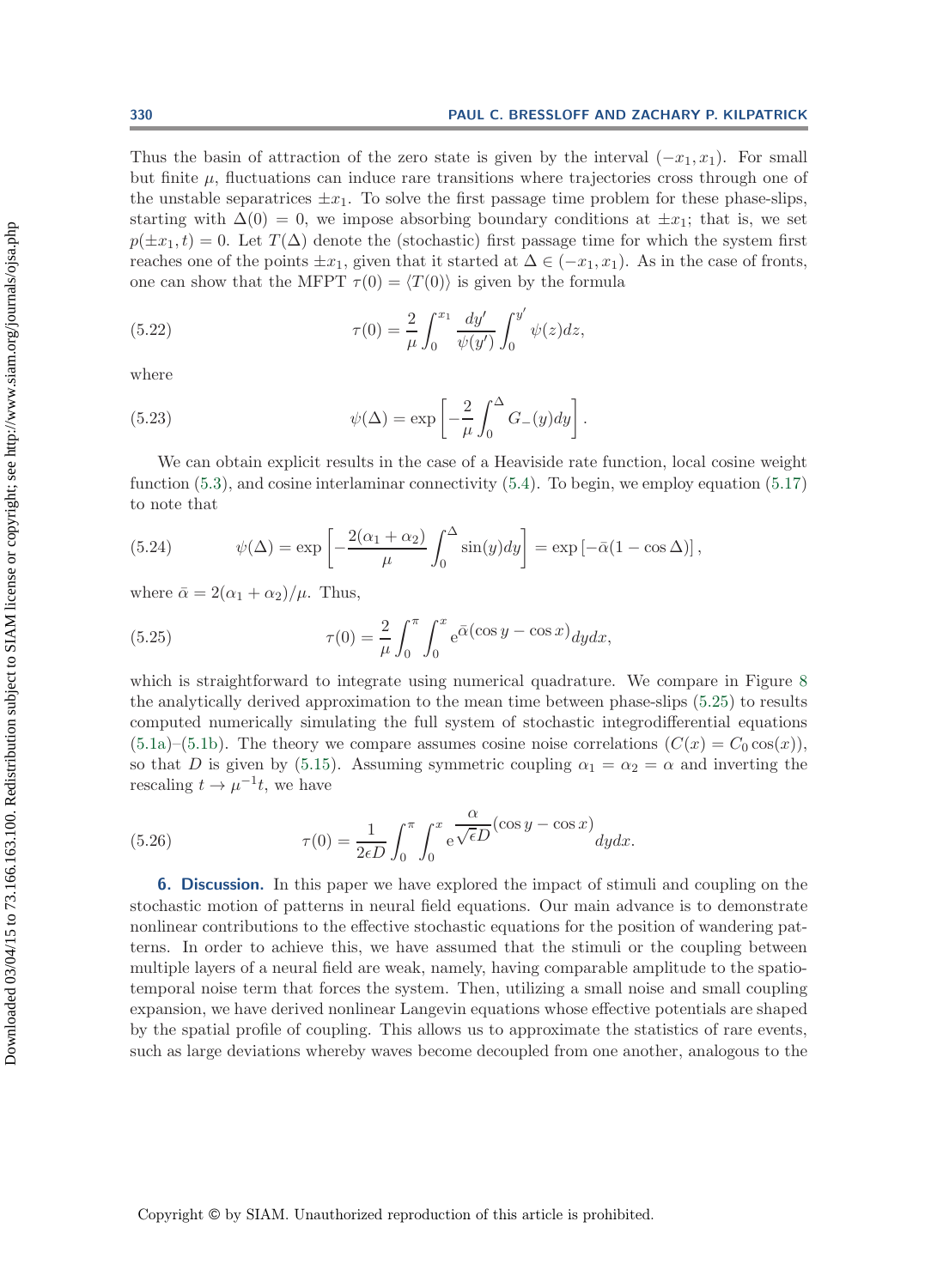## **WANDERING PATTERNS IN STOCHASTIC NEURAL FIELDS 331**



<span id="page-26-0"></span>**Figure 8.** (A) Numerical simulation demonstrating a phase-slip (arrows) for two coupled bumps in the system [\(5.1a\)](#page-21-2)–[\(5.1b\)](#page-21-3), using the cosine coupling function [\(5.4\)](#page-22-2) with  $\alpha_1 = \alpha_2 = 0.1$ . Overlaid lines represent the evolution of centers of mass of the bumps in time  $\Delta_1(t)$  and  $\Delta_2(t)$ . (B) Average time  $\tau(0) = \langle T \rangle$  until a phase-slip increases as a function of the interlaminar coupling strength  $\alpha_1 = \alpha_2$ . Theory (solid line) computed using [\(5.26\)](#page-25-1) matches numerical simulation results (circles) well. Threshold  $\kappa = 0.5$ , noise amplitude  $\epsilon = 0.05$ . Mean first passage times  $\langle T \rangle$  are computed with 1000 samples.

well-hopping of bumps observed in spatially heterogeneous neural fields [\[20\]](#page-28-2). Such stochastic dynamics would not be captured by a linear system of SDEs.

As with all perturbation methods, our results are dependent on the particular choice of scaling with respect to  $\epsilon$ . We have chosen the scaling of the external inputs, noise amplitudes, and interlaminar coupling so that all the terms contribute to the amplitude equation obtained by applying the Fredholm alternative. If one changed the scaling, then one or more of these contributions would disappear at this level of perturbation theory. Unfortunately, not enough is known biologically to determine the "correct" scaling. However, there are biological reasons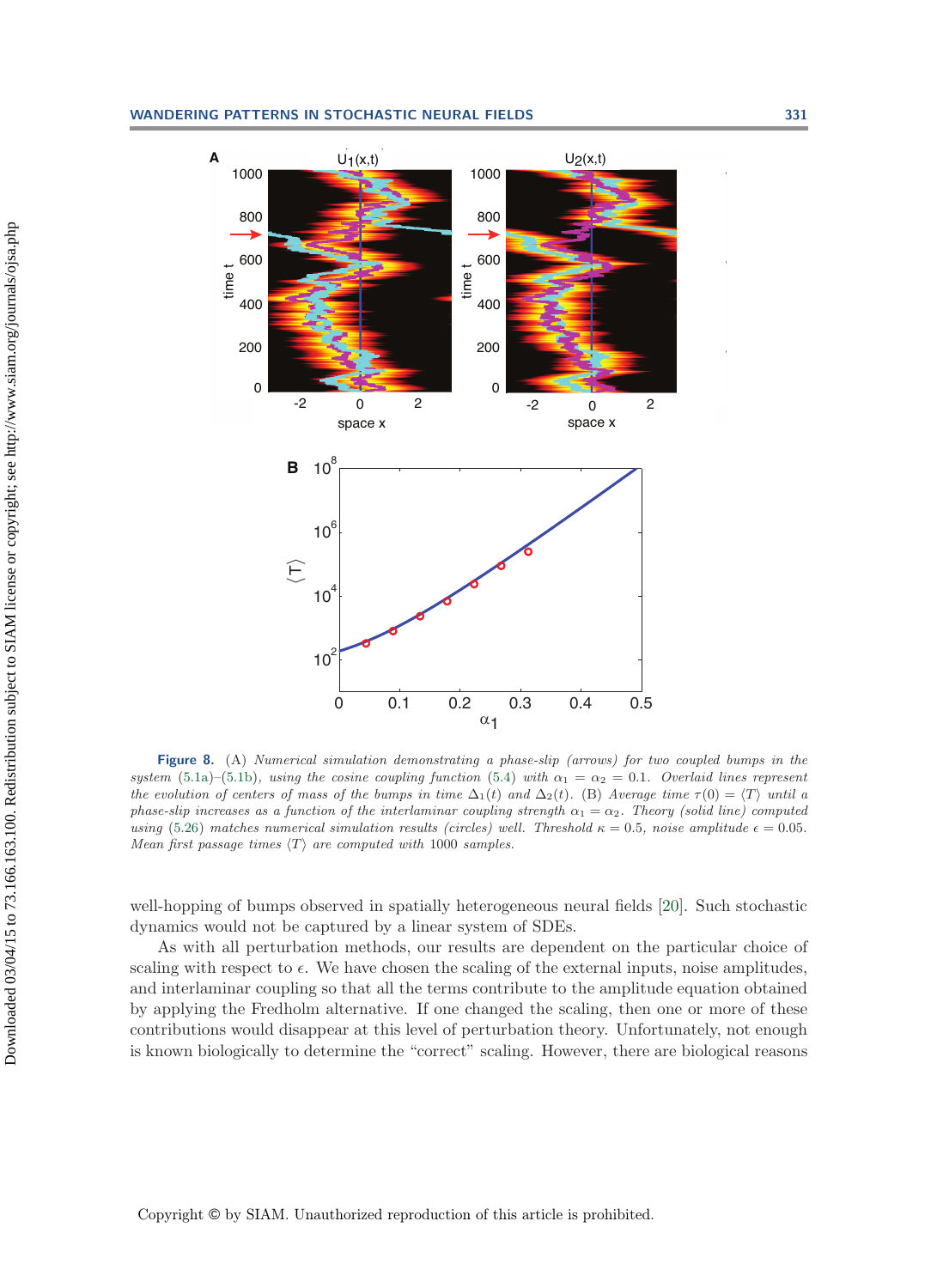for treating these various contributions as weak (see the review [\[5\]](#page-28-12)). First, neural systems tend to adapt to constant stimuli and amplify weak fluctuations about a constant background via recurrent connections (weak external inputs). Second, there are long-range connections within cortex that play a modulatory role in neuronal firing patterns (weak interlaminar connections). Third, although individual cortical neurons tend to be noisy, at the population level fluctuations tend to be relatively weak (weak noise).

In sections [3](#page-9-0)[–5](#page-21-0) we considered a pair of 1D neural fields that are homogeneous when  $\epsilon = 0$ (no interlaminar coupling nor external noise). This means that each unperturbed neural field supports a 1D pattern (front, bump) with a marginally stable degree of freedom (also known as a Goldstone mode), which reflects the underlying translation symmetry. The incorporation of weak interlaminar coupling and noise breaks the translation symmetry of each neural field, resulting in a pair of nonlinear Langevin equation for the positions of the two patterns. Carrying out a linear-noise approximation of the dynamics in the neighborhood of a phase-locked state shows that the center of mass of the two patterns exhibits Brownian dynamics, whereas the separation of the two patterns satisfies an OU process. A natural generalization of our analysis is to consider  $N$  neural fields. There are now  $N$  Goldstone modes when  $\epsilon = 0$ , arising from the fact that each neural field is equivariant with respect to local uniform shifts. Introduction of weak pairwise interlaminar coupling and noise would result in N coupled Langevin equations, specifying the individual positions of the N coupled patterns. Again, under a linear-noise approximation, we expect the center of mass of the N patterns to exhibit Brownian dynamics, whereas the  $N-1$  remaining degrees of freedom satisfy an OU process, as shown in [\[16\]](#page-28-4). The existence of Brownian dynamics is a consequence of the fact that in the presence of interlaminar coupling but no noise, the  $N$  Goldstone modes reduce to a single Goldstone mode representing translation symmetry with respect to a global shift of all the fields. The addition of a weak external input to one of the neural fields would break this remaining symmetry, and the center of mass could phase-lock to the stimulus. Under a linear-noise approximation, the center of mass would now satisfy an OU process.

Another obvious extension of our theory would be to consider two-dimensional neural fields, reflecting the laminar-like structure of the cerebral cortex [\[25\]](#page-28-10). For example, one could extend the theory of radially symmetric bumps developed in [\[12\]](#page-28-20) to the case of multilayer neural fields. In this case each neural field has two marginally stable modes when  $\epsilon = 0$ , corresponding to translation symmetry in the plane. One could also consider the stochastic motion of more intricate spatiotemporal patterns such as spiral waves, which occur when some form of slow adaptation is included [\[23\]](#page-28-21). In particular, the methods developed here could be employed to study how noise shapes the angular velocity and tip location of spiral waves coupled to external stimuli or other patterns. Finally, our approach might be utilized to study stochastic switching in neural field models of binocular rivalry [\[7,](#page-28-22) [19\]](#page-28-23). Since switching is brought about by a combination of adaptation as well as fluctuations, multiple timescale methods could be combined with our small noise approximation to calculate the distribution of switching times [\[3\]](#page-28-24). More generally, it would be interesting to develop a large deviation theory for phase-locked patterns in stochastic neural fields; see, for example, Kuehn and Riedler [\[22\]](#page-28-25).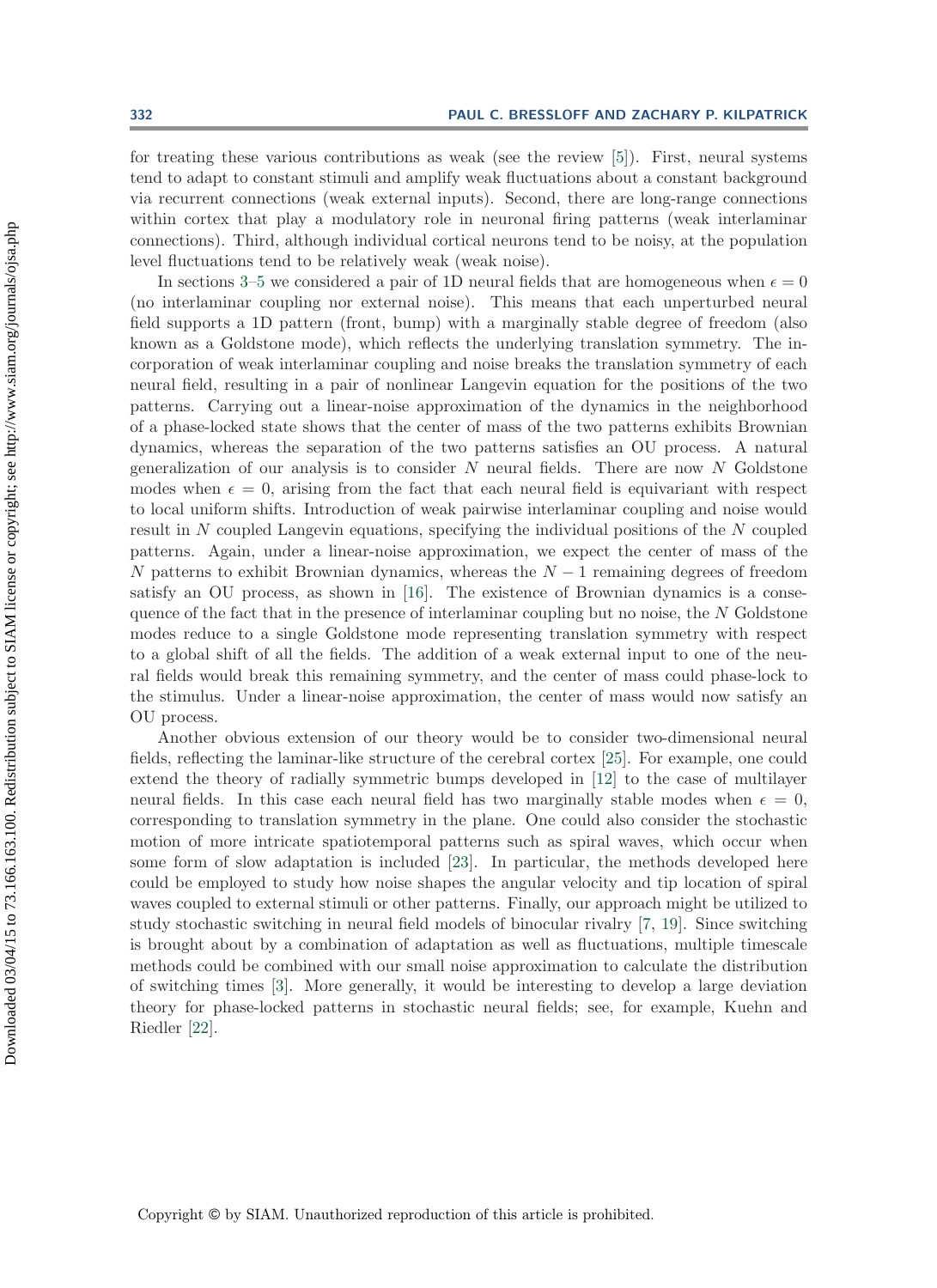### **REFERENCES**

- <span id="page-28-11"></span>[1] S. Amari, Dynamics of pattern formation in lateral inhibition type neural fields, Biol. Cybern., 27 (1977), pp. 77–87.
- <span id="page-28-6"></span>[2] J. ARMERO, J. CASADEMUNT, L. RAMIREZ-PISCINA, AND J. M. SANCHO, Ballistic and diffusive corrections to front propagation in the presence of multiplicative noise, Phys. Rev. E, 58 (1998), pp. 5494–5500.
- <span id="page-28-24"></span>[3] N. BERGLUND AND B. GENTZ, Noise-Induced Phenomena in Slow-Fast Dynamical Systems: A Sample-Paths Approach, Springer, New York, 2006.
- <span id="page-28-18"></span>[4] P. C. BRESSLOFF, Traveling fronts and wave propagation failure in an inhomogeneous neural network, Phys. D, 155 (2001), pp. 83–100.
- <span id="page-28-12"></span>[5] P. C. Bressloff, Spatiotemporal dynamics of continuum neural fields. Invited topical review, J. Phys. A, 45 (2012), 033001.
- <span id="page-28-0"></span>[6] P. C. Bressloff and M. A. Webber, Front propagation in stochastic neural fields, SIAM J. Appl. Dyn. Syst., 11 (2012), pp. 708–740.
- <span id="page-28-22"></span>[7] P. C. BRESSLOFF AND M. A. WEBBER, Neural field model of binocular rivalry waves, J. Comput. Neurosci., 32 (2012), pp. 233–252.
- <span id="page-28-13"></span>[8] S. Coombes and M. R. Owen, Evans functions for integral neural field equations with Heaviside firing rate function, SIAM J. Appl. Dyn. Syst., 3 (2004), pp. 574–600.
- <span id="page-28-15"></span>[9] G. B. Ermentrout, J. Z. Jalics, and J. E. Rubin, Stimulus-driven traveling solutions in continuum neuronal models with a general smooth firing rate function, SIAM J. Appl. Math., 70 (2010), pp. 3039–3064.
- <span id="page-28-16"></span>[10] G. B. ERMENTROUT AND J. B. MCLEOD, Existence and uniqueness of travelling waves for a neural network, Proc. Roy. Soc. Edinburgh Sect. A, 12 (1993), pp. 461–478.
- <span id="page-28-8"></span>[11] O. FAUGERAS AND J. INGLIS, Stochastic neural field theory: A rigorous footing, J. Math. Biol., in press; preprint available from [http://arxiv.org/abs/1311.5446.](http://arxiv.org/abs/1311.5446)
- <span id="page-28-20"></span>[12] S. E. FOLIAS AND P. C. BRESSLOFF, Breathing pulses in an excitatory neural network, SIAM J. Appl. Dyn. Syst., 3 (2004), pp. 378–407.
- <span id="page-28-14"></span>[13] S. E. FOLIAS AND P. C. BRESSLOFF, Stimulus-locked traveling waves and breathers in an excitatory neural network, SIAM J. Appl. Math., 65 (2005), pp. 2067–2092.
- <span id="page-28-17"></span><span id="page-28-1"></span>[14] C. W. GARDINER, *Handbook of Stochastic Methods*, 4th ed., Springer, Berlin, 2009.
- [15] A. HUTT, A. LONGTIN, AND L. SCHIMANSKY-GEIER, Additive noise-induced Turing transitions in spatial systems with application to neural fields and the Swift-Hohenberg equation, Phys. D, 237 (2008), pp. 755–773.
- <span id="page-28-4"></span>[16] Z. P. Kilpatrick, Interareal coupling reduces encoding variability in multi-area models of spatial working memory, Front. Comput. Neurosci., 7 (2013), 82.
- <span id="page-28-5"></span>[17] Z. P. KILPATRICK, Coupling layers regularizes wave propagation in stochastic neural fields, Phys. Rev. E, 89 (2014), 022706.
- <span id="page-28-19"></span>[18] Z. P. KILPATRICK, Delay stabilizes stochastic motion of bumps in layered neural fields, Phys. D, 295 (2015), pp. 30–45.
- <span id="page-28-23"></span>[19] Z. P. Kilpatrick and P. C. Bressloff, Binocular rivalry in a competitive neural network with synaptic depression, SIAM J. Appl. Dyn. Syst., 9 (2010), pp. 1303–1347.
- <span id="page-28-2"></span>[20] Z. P. Kilpatrick and G. B. Ermentrout, Wandering bumps in stochastic neural fields, SIAM J. Appl. Dyn. Syst., 12 (2013), pp. 61–94.
- <span id="page-28-9"></span>[21] M. KRÜGER AND W. STANNAT, Front propagation in stochastic neural fields: A rigorous mathematical framework, SIAM J. Appl. Dyn. Syst., 13 (2014), pp. 1293–1310.
- <span id="page-28-25"></span>[22] C. KUEHN AND M. RIEDLER, Large deviations for nonlocal stochastic neural fields, J. Math. Neurosci., 4 (2014), 1.
- <span id="page-28-21"></span><span id="page-28-3"></span>[23] C. R. Laing, Spiral waves in nonlocal equations, SIAM J. Appl. Dyn. Syst., 4 (2005), pp. 588–606.
- [24] C. R. LAING AND A. LONGTIN, Noise-induced stabilization of bumps in systems with long-range spatial coupling, Phys. D, 160 (2001), pp. 149–172.
- <span id="page-28-10"></span>[25] J. S. LUND, A. ANGELUCCI, AND P. C. BRESSLOFF, Anatomical substrates for the functional column in macaque primary visual cortex, Cerebral Cortex, 12 (2003), pp. 15–24.
- <span id="page-28-7"></span>[26] A. S. MIKHAILOV, L. SCHIMANSKY-GEIER, AND W. EBELING, Stochastic motion of the propagating front